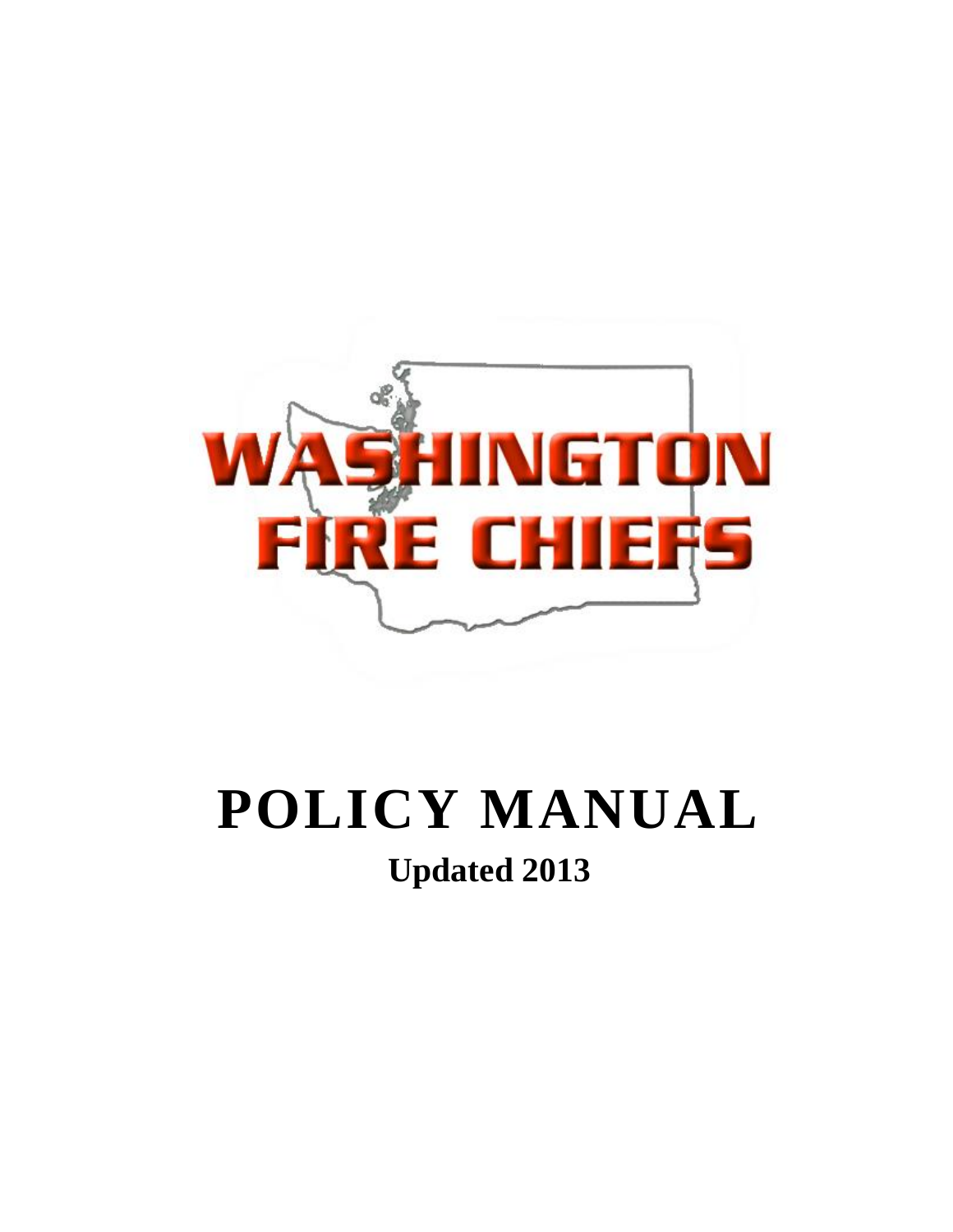# **TABLE OF CONTENTS**

# **INFORMATION & COMMUNICATIONS**

| <b>Mailing Lists</b>                              | Page 3 |
|---------------------------------------------------|--------|
| <b>Endorsements of Products and Services</b>      | Page 4 |
| <b>Position Papers</b>                            | Page 5 |
| <b>Resolutions</b>                                | Page 6 |
| <b>Board Resolutions</b>                          | Page 7 |
| Death, Illness & Injury of Fire Service Personnel | Page 8 |
| <b>Line of Duty Death Response</b>                | Page 9 |

# **AWARDS & RECOGNITIONS**

| Page 11 |
|---------|
| Page 13 |
| Page 14 |
| Page 15 |
| Page 16 |
|         |

# **FINANCE**

| <b>Budget Guidelines</b>                                    | Page 17 |
|-------------------------------------------------------------|---------|
| <b>Per Diem</b>                                             | Page 18 |
| <b>Expense Reimbursement</b>                                | Page 19 |
| <b>Electronic Newsletter &amp; Website Advertising Fees</b> | Page 20 |
| <b>Investment Authority</b>                                 | Page 21 |
| <b>Contract Administration</b>                              | Page 22 |
| <b>Audit Oversight of Financial Records</b>                 | Page 23 |
| <b>Section Conferences</b>                                  | Page 24 |
| <b>Registration Fees</b>                                    | Page 25 |
| <b>Section Fundraisers</b>                                  | Page 26 |

# **OPERATIONS**

| <b>Committee Membership</b>                       | Page 27 |
|---------------------------------------------------|---------|
| <b>State Boards, Commissions &amp; Committees</b> | Page 28 |
| <b>Legislative Committee</b>                      | Page 29 |
| <b>Nominating Committee</b>                       | Page 30 |
| <b>Fire Code Development Representation</b>       | Page 31 |
| <b>Partnership Agreements</b>                     | Page 32 |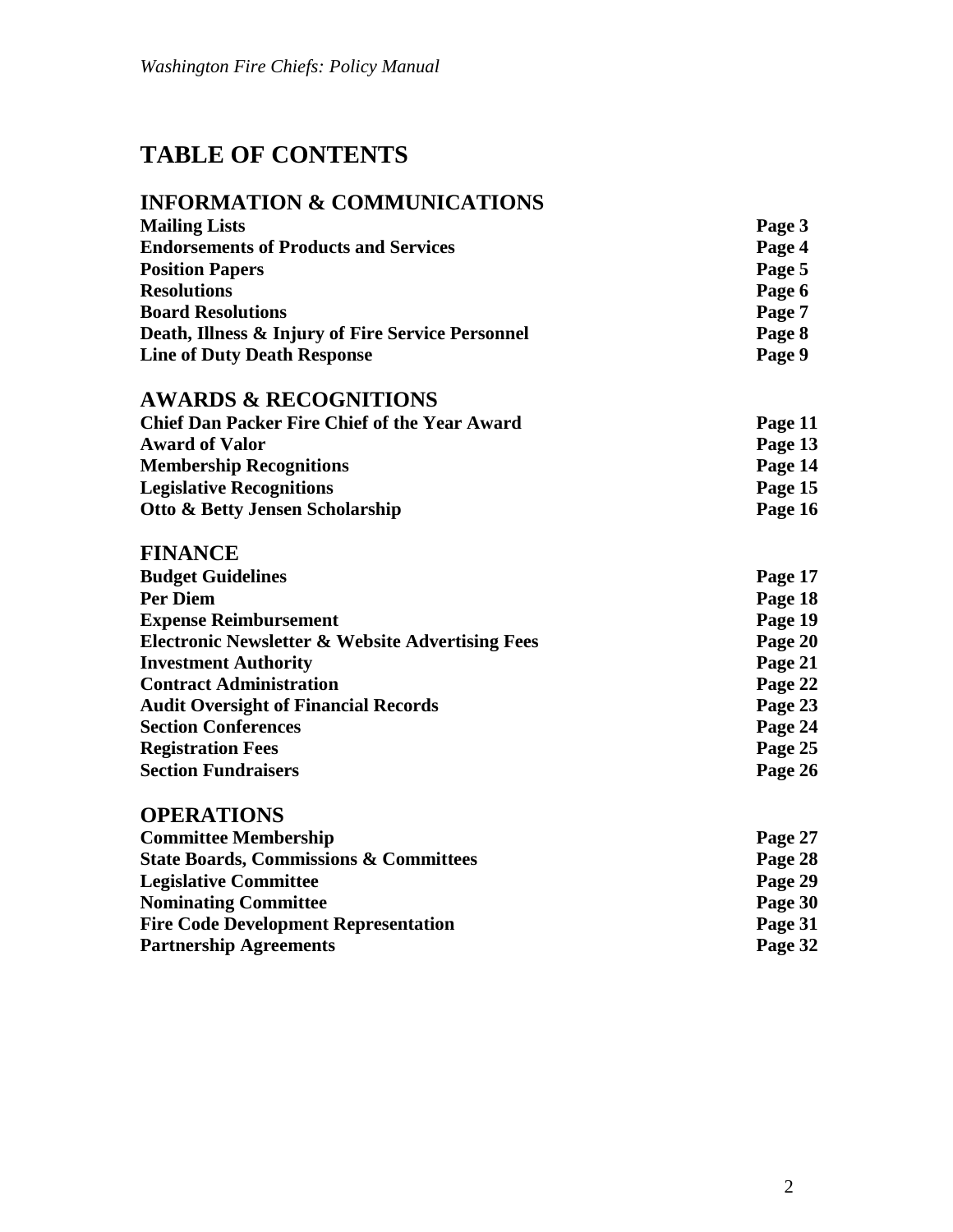#### **INFORMATION & COMMUNICATIONS** *Mailing Lists*



**Purpose:** To establish a policy on providing mailing lists to members of the Washington Fire Chiefs (WFC).

**Policy:** The WFC, will only give out physical address mailing lists, as part of the Associate Membership program unless deemed necessary and a benefit to the WFC by the Executive Director.

WFC Email lists will not be shared with members or non-members at any time, although the WFC Office may offer to email material out to the membership at the request of members or member agencies. In circumstances where it would be advantageous to the WFC and its members, the WFC Email lists may be shared with an outside organization upon approval from the Executive Committee.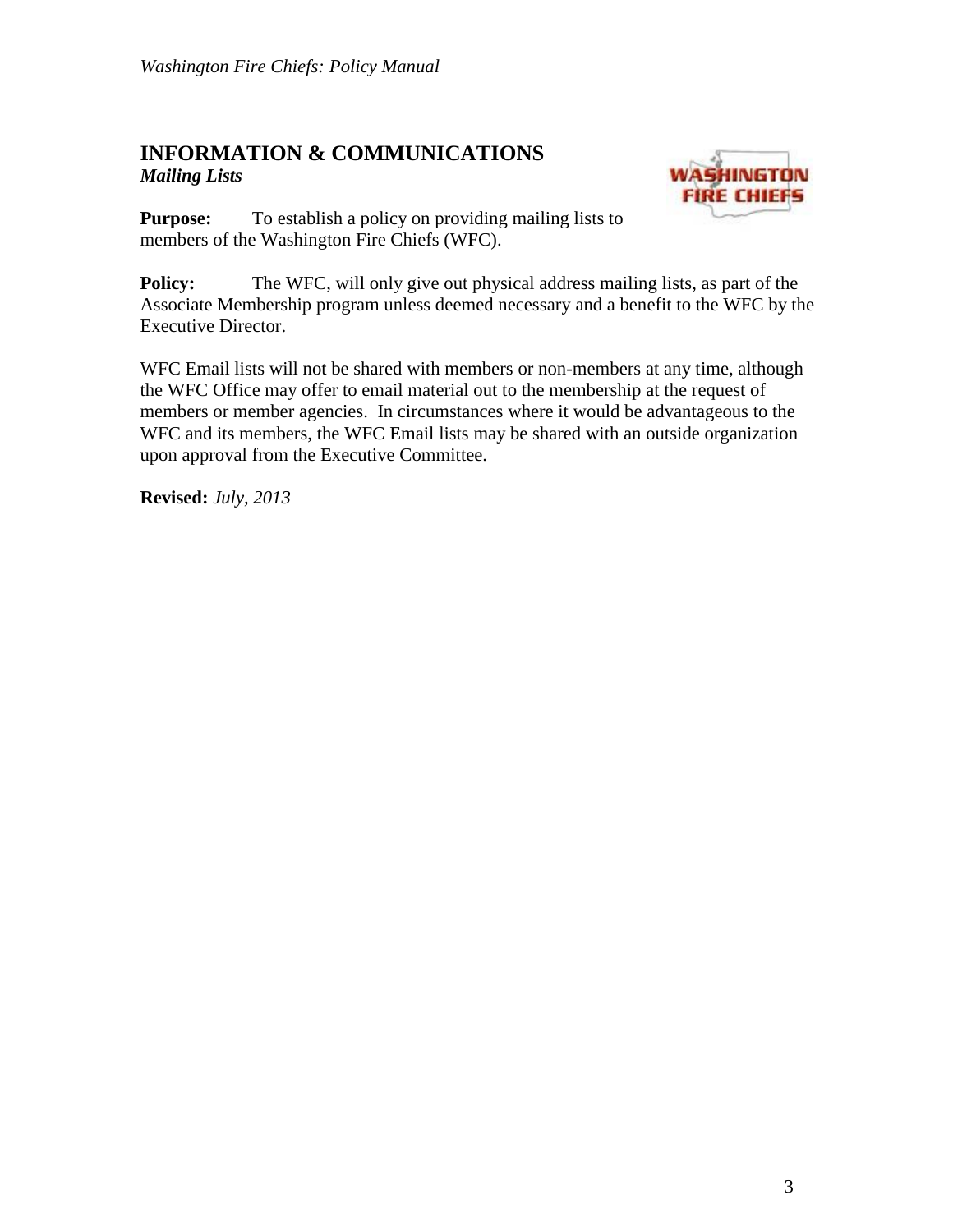# **INFORMATION & COMMUNICATIONS**

*Endorsements of Products and Services*



**Purpose:** To provide guidance to members of the Association regarding endorsements of products by the Washington Fire Chiefs (WFC).

**Policy:** The endorsement of products and services may be authorized either by the membership at the annual meeting or by the Board of Directors. Such authorization shall require a two-thirds affirmative vote of the appropriate body.

Members and Sections are prohibited from representing the WFC as endorsing specific products that are offered for sale by private businesses or individuals.

Products offered for sale by the Association or Sections shall not constitute an endorsement of such products by the Association or Section.

*Note: Partnership Agreements and Associate Memberships are not endorsements of service or products.*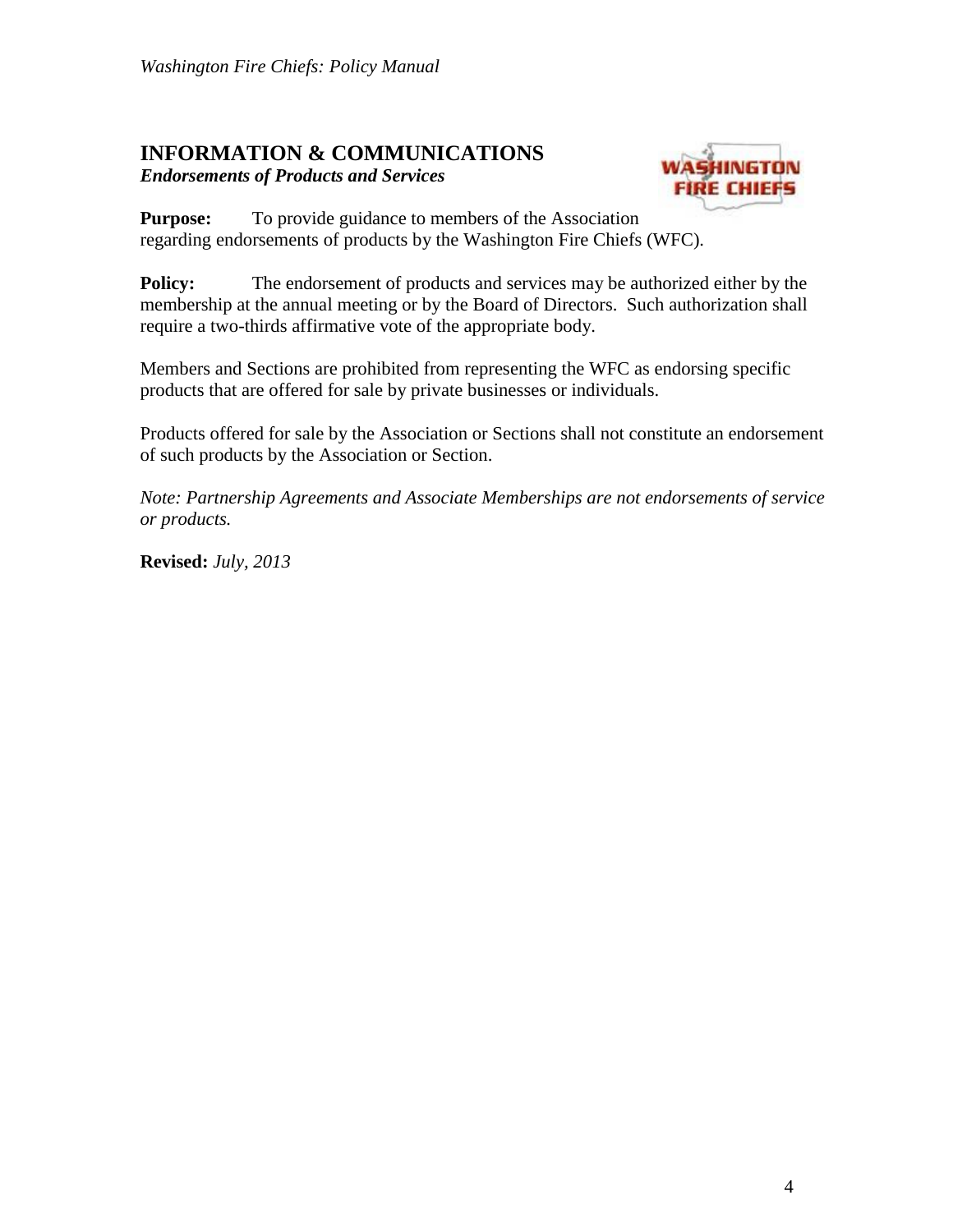#### **INFORMATION & COMMUNICATIONS** *Position Papers*



**Purpose:** To establish a standard procedure for the preparation, adoption and distribution of Position Papers by the Washington Fire Chiefs (WFC).

**Policy:** Position Papers may be prepared and submitted to the Association by any member on any subject of interest to the Association.

Position Papers, when received by the Executive Director, shall be stamped draft and sent to the Board of Directors; additionally, Section & Committee Chairs shall be consulted as appropriate for review and recommendation.

Position Papers adopted by the Board shall be distributed to the Board, Section Chairs, Committee Chairs and County Association Presidents as well as published by the Association.

Adopted Position Papers shall serve as the Association position on the specified issue.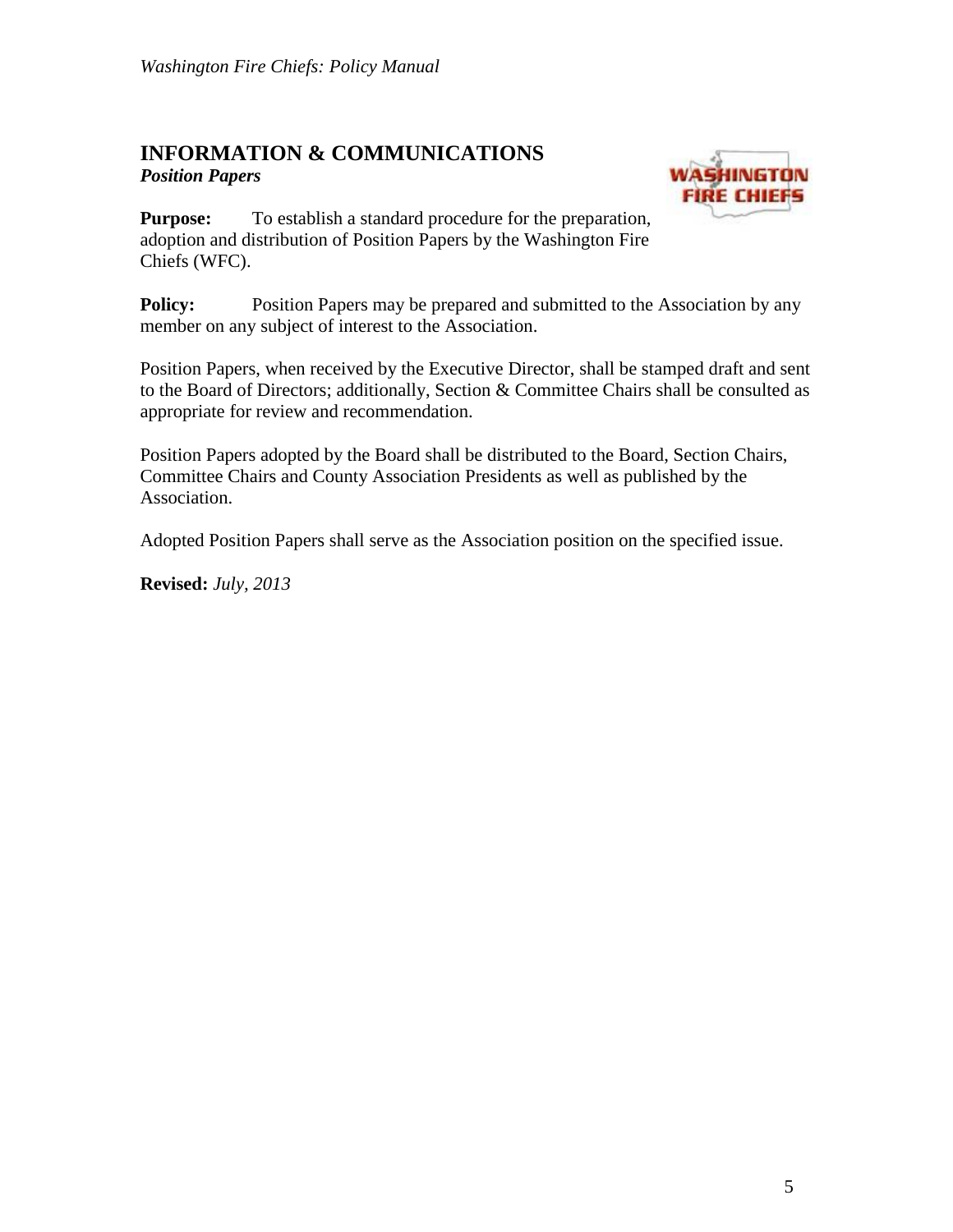#### **INFORMATION & COMMUNICATIONS** *Resolutions*



**Purpose:** To establish a standard procedure for the

preparation, adoption and distribution of Resolutions by the Washington Fire Chiefs (WFC).

**Policy:** Resolutions shall be printed legibly on standard paper, or submitted electronically, and organized in the following format:

1. Title Describes subject and intent. 2. Rationale Reason and factual support for the resolution. 3. Statement The "motion" of the resolution; i.e., statement of position or policy. 4. Directive (Optional) Statement of action expected to support or to effectuate the resolution. 5. Submitter Name(s) and signature(s) of member(s) submitting the resolution. A resolution may also originate with the Board of Directors or a Section. 6. Endorsements: Name(s) and signature(s) of member(s) endorsing the resolution.

Resolution shall be submitted o the Executive Director of the Association a minimum of thirty days prior to the opening of the annual meeting.

The Executive Director shall:

- 1. Assess the proposed resolution for fiscal impact and for conflict with existing Association bylaws and policies.
- 2. Give a verbal or written report of this assessment along with a recommendation for action.
- 3. Consult with the chair of any affected committee or section for further assessment and recommendation by that group.

All resolutions, together with any accompanying assessments and recommendations, will be presented to the Board of Directors at its annual pre-conference board meeting for consideration, assessment and recommendation to the membership.

Resolutions not submitted in accordance with the times prescribed in the above documentation shall be considered late. Late resolutions may only be forwarded to the membership at the annual meeting provided they have the endorsements and recommendations of the Executive Director, the chair of any affected Section of Committee, and the Executive Committee of the Board of Directors. It shall be the sole responsibility of the member(s) proposing the late resolution to secure all required endorsements. Without the required endorsements, a proposed resolution may only be considered as a simple motion by the membership.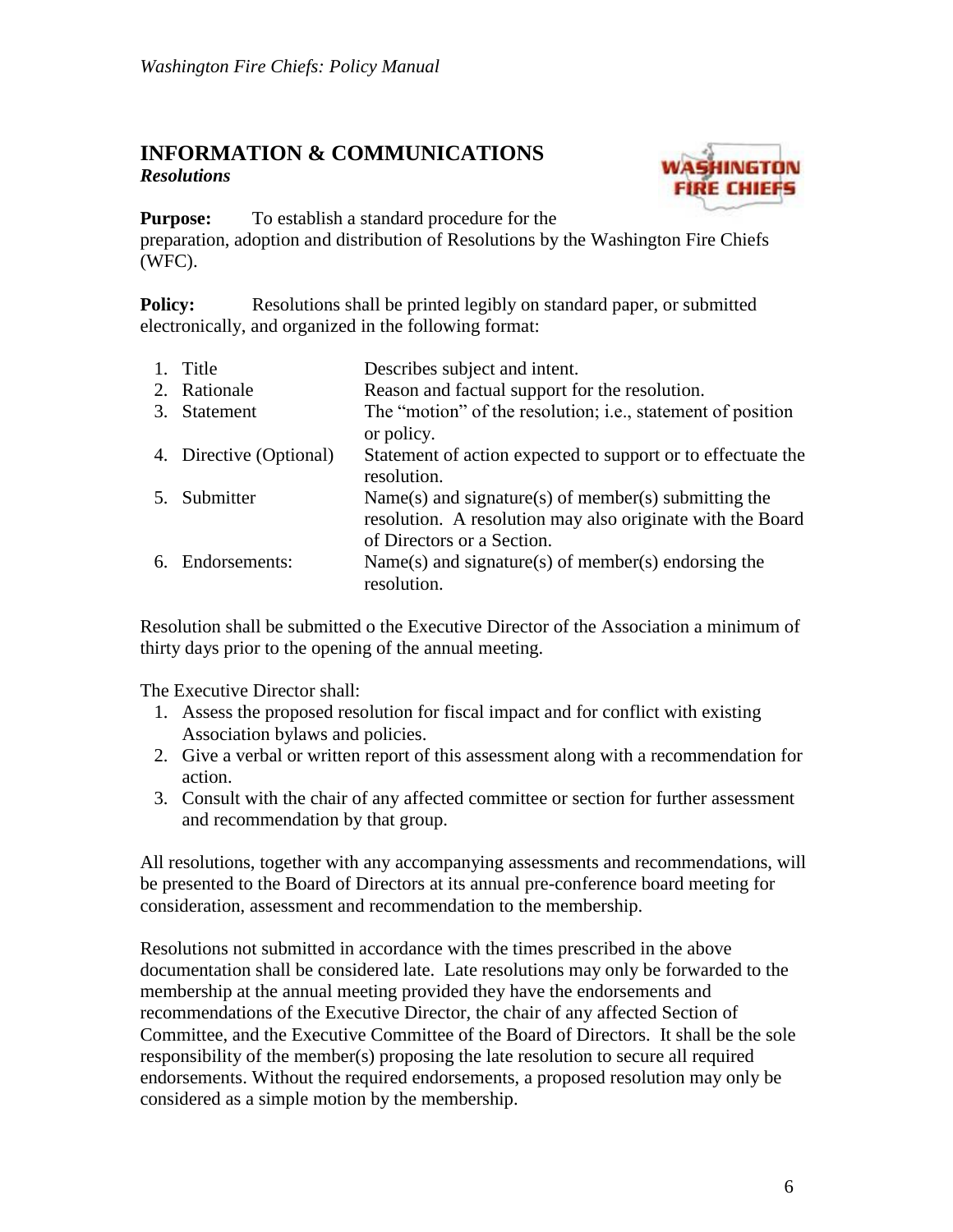#### **Revised:** *July, 2013* **INFORMATION & COMMUNICATIONS** *Board Resolutions*



**Purpose:** To establish a standard procedure for the

preparation, adoption and distribution of Board Resolutions by the Washington Fire Chiefs (WFC) Board of Directors.

**Policy:** Board Resolutions shall be printed legibly on standard paper, or submitted electronically, and organized in the following format:

1. Title Describes subject and intent. 2. Rationale Reason and factual support for the resolution. 3. Statement The "motion" of the resolution; i.e., statement of position or policy. 4. Directive (Optional) Statement of action expected to support or to effectuate the resolution. 5. Submitter Name(s) and signature(s) of member(s) submitting the resolution. A resolution must originate with a board member. 6. Endorsements: Name(s) and signature(s) of member(s) endorsing the resolution.

Resolution shall be submitted by a member of the WFC Board to the Executive Director of the Association a minimum of thirty days prior to the next board meeting.

The Executive Director shall:

- 1. Assess the proposed resolution for fiscal impact and for conflict with existing Association bylaws and policies.
- 2. Give a verbal or written report of this assessment along with a recommendation for action to the WFC Board.
- 3. Consult with the chair of any affected committee or section for further assessment and recommendation by that group.

All resolutions, together with any accompanying assessments and recommendations, will be presented to the full Board of Directors at its next regularly scheduled board meeting for consideration, assessment and recommendation.

Board Resolutions are the views of the WFC Board, and it is understood that this sort of resolution will only be used to address a pressing issue, where a full membership resolution will not be able to be accomplished within the time constraints given. The WFC Board must have a unanimous vote to pass a Board Resolution.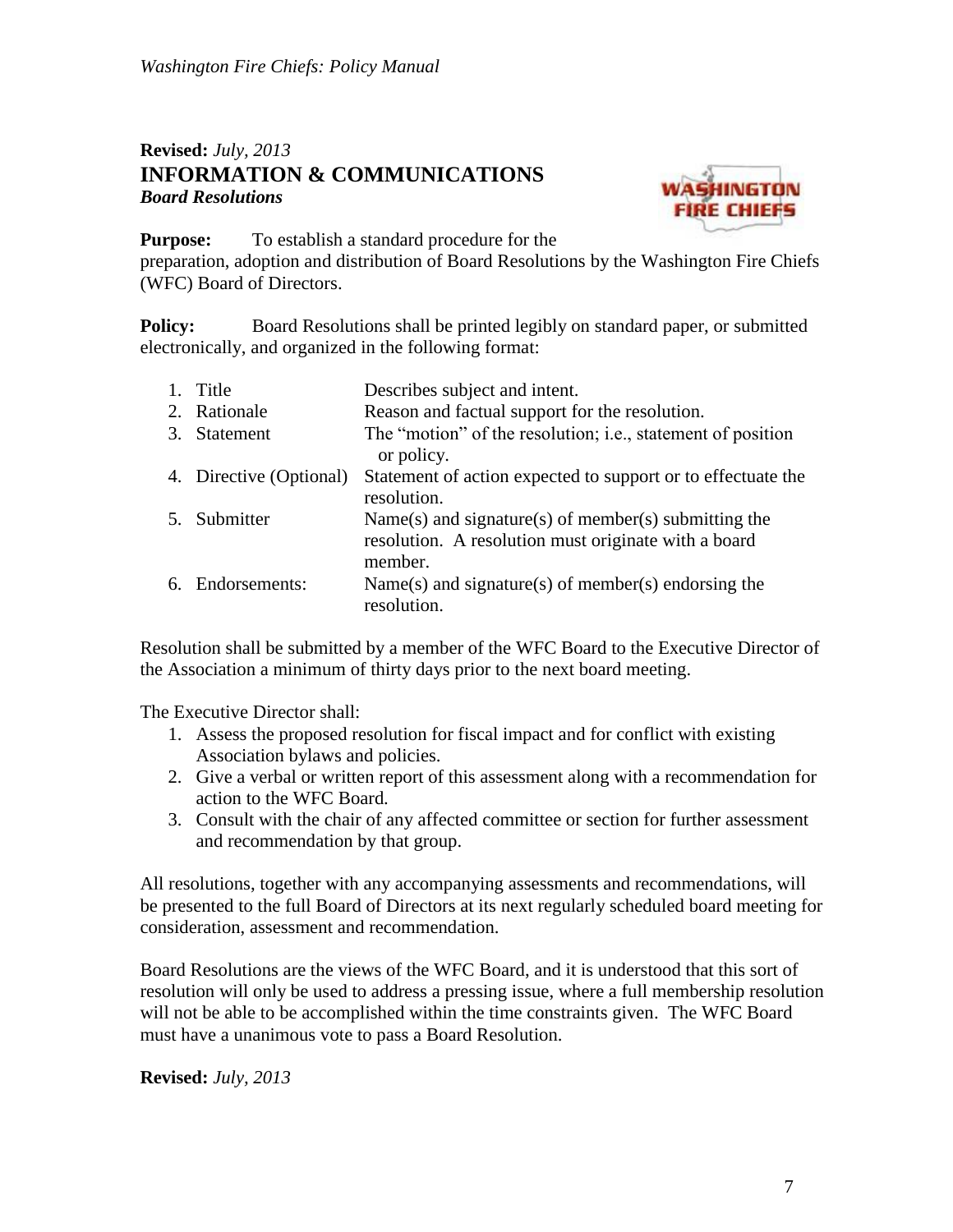# **INFORMATION & COMMUNICATIONS**

*Death, Illness & Injury of Fire Service Personnel*



**Purpose:** This policy is to provide guidance to the Washington Fire Chiefs (WFC) Staff & Board members.

**Policy:** Upon notification of the death or serious illness of members of the Fire Service, either active or retired, the following actions may be taken at the discretion of the Executive Director:

- 1. In the case of the death or serious injury of a Board Member, Staff Member or an individual within their immediate family, the Board will be notified as soon as possible, and the WFC will send flowers or make a contribution to a charity in the name of the person.
- 2. In all other cases the Executive Committee will be notified as soon as practical and a sympathy or get well card shall be sent on behalf of the WFC.

Notification of memorial services with specific information may be sent out to the membership upon request of the family or affected department.

If it is determined this is related to a Line of Duty Death, the Line of Duty Death policy will be applicable.

*Note: The LAST Team and LODD Model Policies may be used as resources for non Line of Duty Deaths as well.*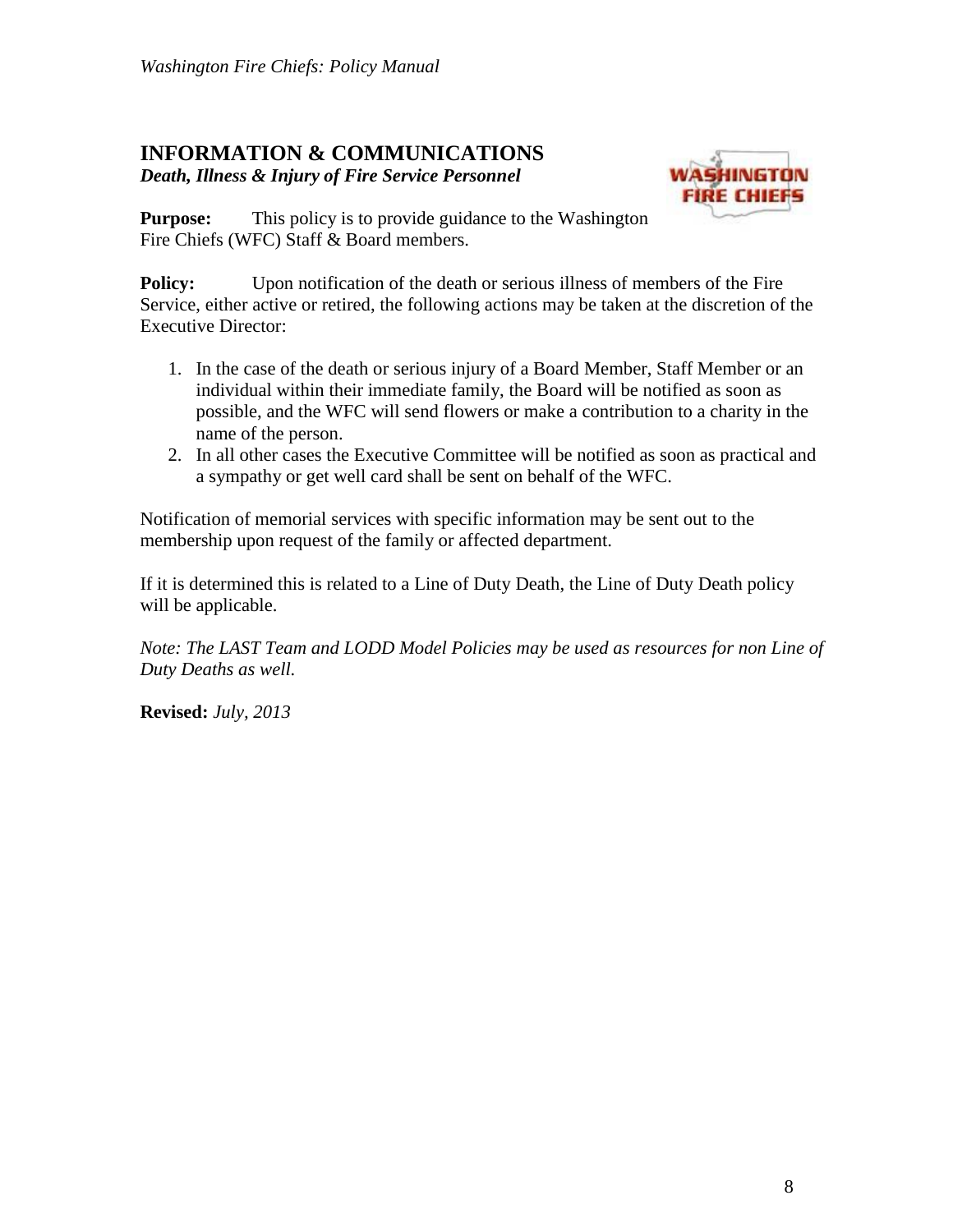# **INFORMATION & COMMUNICATIONS**

*Line of Duty Death Response*



**Purpose:** The purpose of this policy is to establish guidelines that may be utilized by the Washington Fire Chiefs (WFC) in the event of a line of duty death (LODD). It is our intent to provide all fire chiefs, members and non-members, with vital information and resources in coping with a LODD.

**Policy:** Early notification of an LODD is vital for an appropriate response. It is critical that the members of the Fire Service communicate any LODD immediately to the WFC office. The WFC's Executive Director will then disseminate the information as necessary. The level of response will vary depending on the time of notification and the scope of the LODD incident. This level of response will be determined at the discretion of the WFC Executive Committee and Executive Director.

As soon as possible the Executive Director will contact both the affected department and the LAST team coordinator. The LAST team coordinator will determine the needs of the department, be an on site presence to assist the department in as much or as little as is needed, and help disseminate information back to the WFC.

*Note: The LAST Team and LODD Model Policies may be used as resources for non Line of Duty Deaths as well.*

Once this contact has been made, the Executive Director will work with the LAST team to determine details and circumstances surrounding the LODD. It is critical that timely and accurate information be gathered from the fire department affected by a LODD. The LAST team will assist in implementing the response as recommended in the Joint Model Line of Duty Death Guidelines published by the WFC, WSFFA, WFCA & WSCFF.

The Executive Director shall consult the President and/or the Executive Committee as to an appropriate response and recommended practices that Washington fire departments will be advised to follow. The following are options:

- Shroud badges until *(WFC will specify date – generally a memorial service date)*
- Fire State flags flown at half mast *(WFC will specify date – generally a memorial service date)*
- Shroud vehicle logo's *(WFC will specify date – generally a memorial service date)*
- Other

Once the decision has been made, the Executive Director shall notify member departments of the recommendations through appropriate channels (ie Email Blast, Phone, etc.) as well as memorial and/or processional information.

A sympathy card should be sent to the Department and/or the survivor. Flowers may be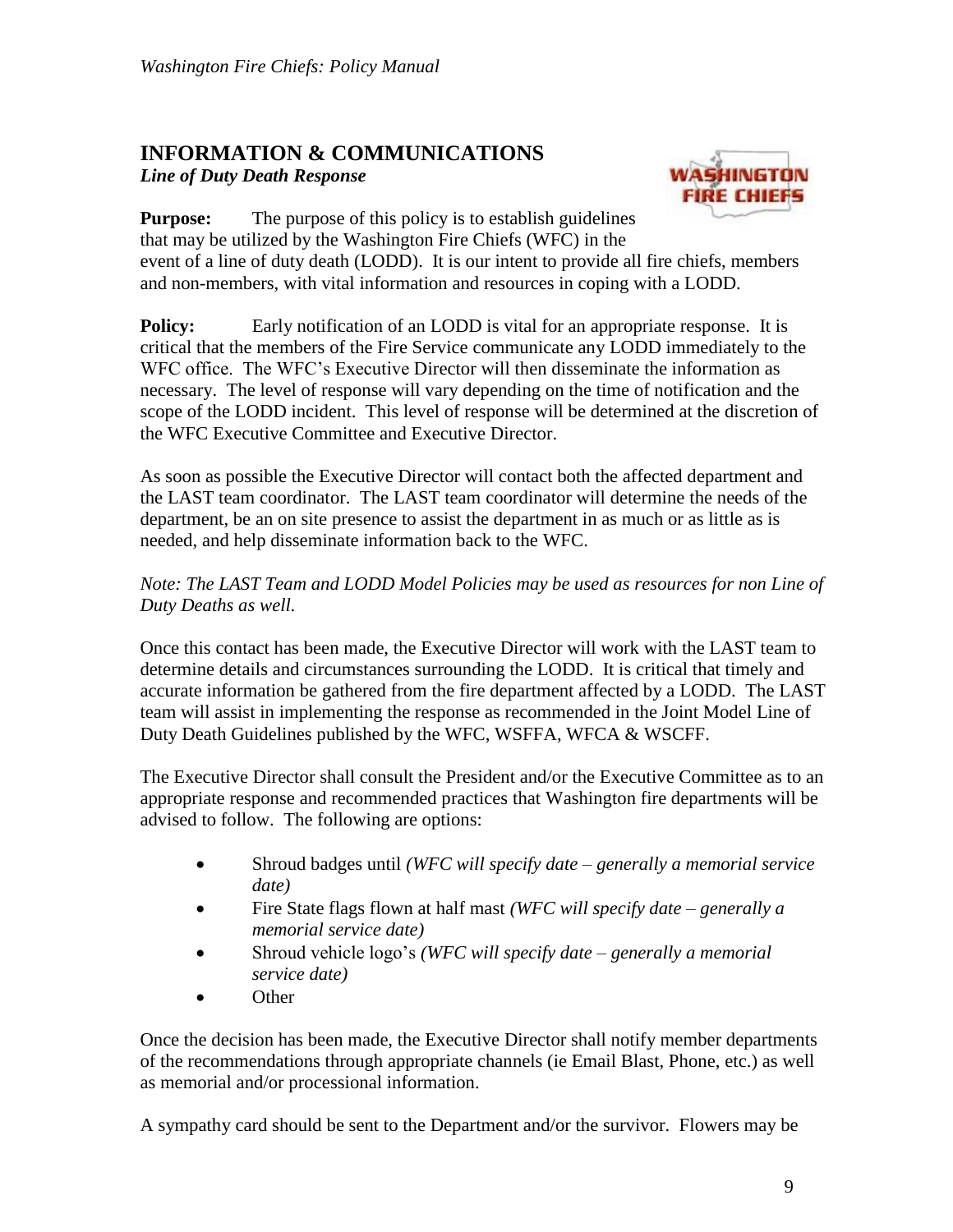sent if appropriate (for example to a member department that has been very involved in WFC activities.)

For high profile responses (incidents of state impact, multiple firefighter fatalities, fatalities involving unusual/special circumstances or fatalities involving distinguished WFC members) the following actions will take place:

- The WFC will designate a board member as a responsible point of contact for incident information.
- A letter will be sent from the WFC President to the affected fire chief.
- A letter will be sent on behalf of the Executive Director to the affected fire chief.
- The Executive Director may request a letter from the Governor, Senator & Legislative Representatives

For all responses the following actions will take place:

- An initial phone call from the Executive Director to the affected department offering assistance.
- A brick on the National Fallen Firefighter Memorial and NFFF flag will be ordered in honor of the deceased.
- The WFC will make arrangements to have a representative of the WFC attend and present the brick certificate and flag at the memorial service (either privately to the family, or during the service agenda, at the discretion of the Department.)
- Information on the LODD, memorial service, procession and any WFC recommended action will be disseminated to the membership through Email Blasts and other appropriate channels.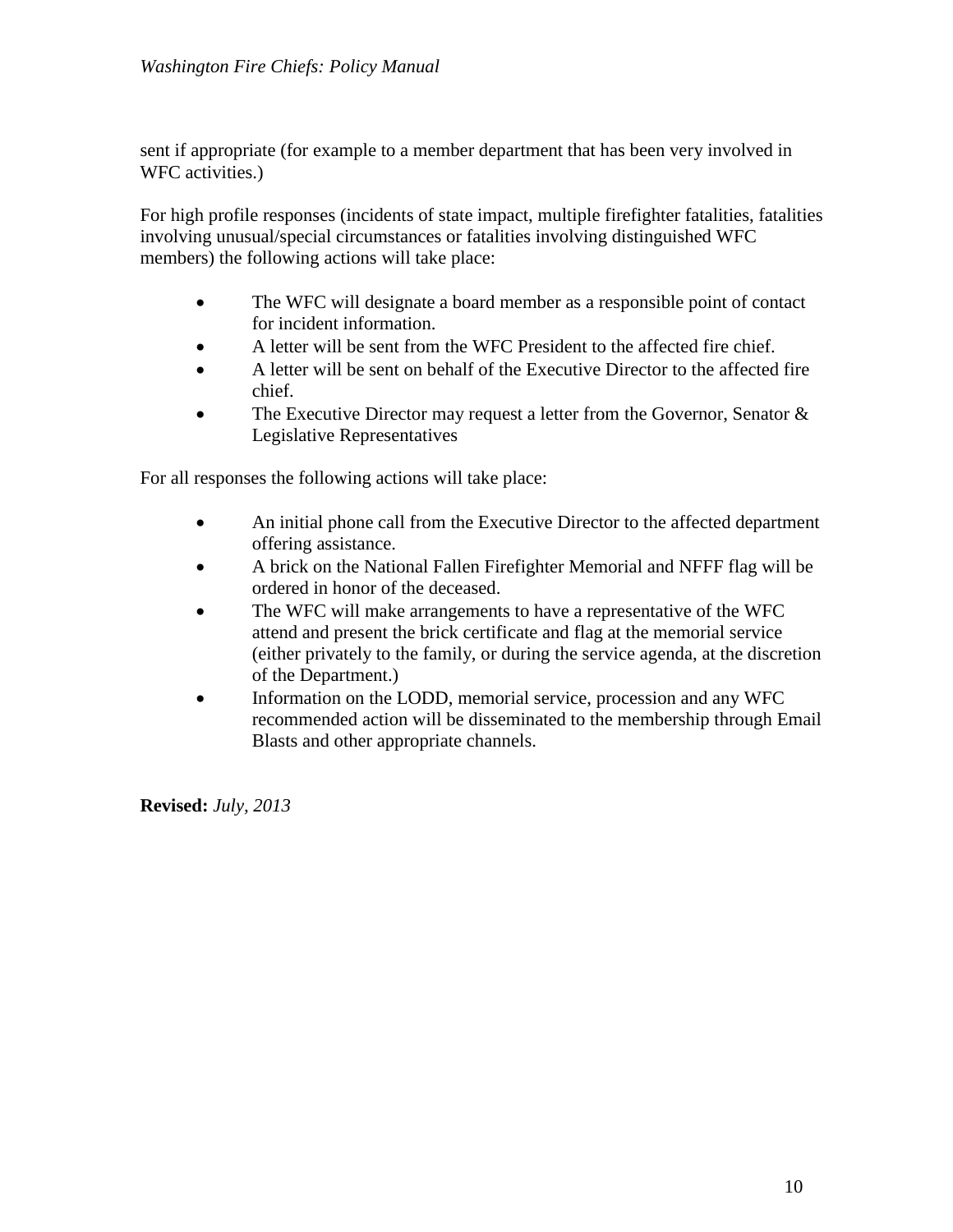#### **AWARDS & RECOGNITIONS** *Chief Dan Packer Fire Chief of the Year Award*



**Purpose:** To recognize an association member who has exemplified qualities the Washington Fire Chiefs (WFC) values in its membership and emulated the Fire Chief Dan Packer's strong leadership characteristics of loyalty, determination, strength in action and relationships.

**Policy:** The following establishes a process for selecting the "Chief Dan Packer Fire" Chief of the Year Award"

- **1.** The WFC shall accept nominations for the award from January 1<sup>st</sup>, through April 15th (this due date may be adjusted due to weekends). *Note: This is not an annual award, but may be presented as frequently as annually if the Selection Committee feels it is warranted.*
- **2.** All fire chiefs who are members of the WFC are eligible for the award.
- **3.** Nominations may be submitted by any individual within a member department for a fire chief who is a member in good standing.
- **4.** All nominations will be submitted in writing to the Washington Fire Chief's Executive Director (or directly to the nominations chair, should the Executive Director so choose). It shall include, at a minimum, the nomination criteria.
- **5.** If a Selection Committee member is nominated, the President and Executive Director shall be informed, and that nominee will be replaced on the committee.

#### **Nominee Criteria**

- **1.** The nominee will have met one or more of the following criteria:
	- **i.** Exceptional performance and accomplishments.
	- **ii.** Contributed above and beyond the normal call of duty.
	- **iii.** Contributed significantly to the safe and effective operations of the Fire Service as a member of the WFC.
- **2.** The nominee will have met all of the following criteria:
	- **i.** Emulated Fire Chief Dan Packer's strong leadership characteristics of loyalty, determination, strength in action and relationships.
	- **ii.** Professional performance consistent with the WFC Code of Ethics.
	- **iii.** Extended courtesy and respect to the community, fellow employees and members of the WFC.

#### **Selection Procedure**

- **1.** The President of the WFC shall establish a Selection Committee each year to review the nominations. The committee can include any or all of the following recommended members:
	- **i.** Executive Director of the WFC
	- **ii.** WFC Board Member(s)
	- **iii.** CEO/Community Member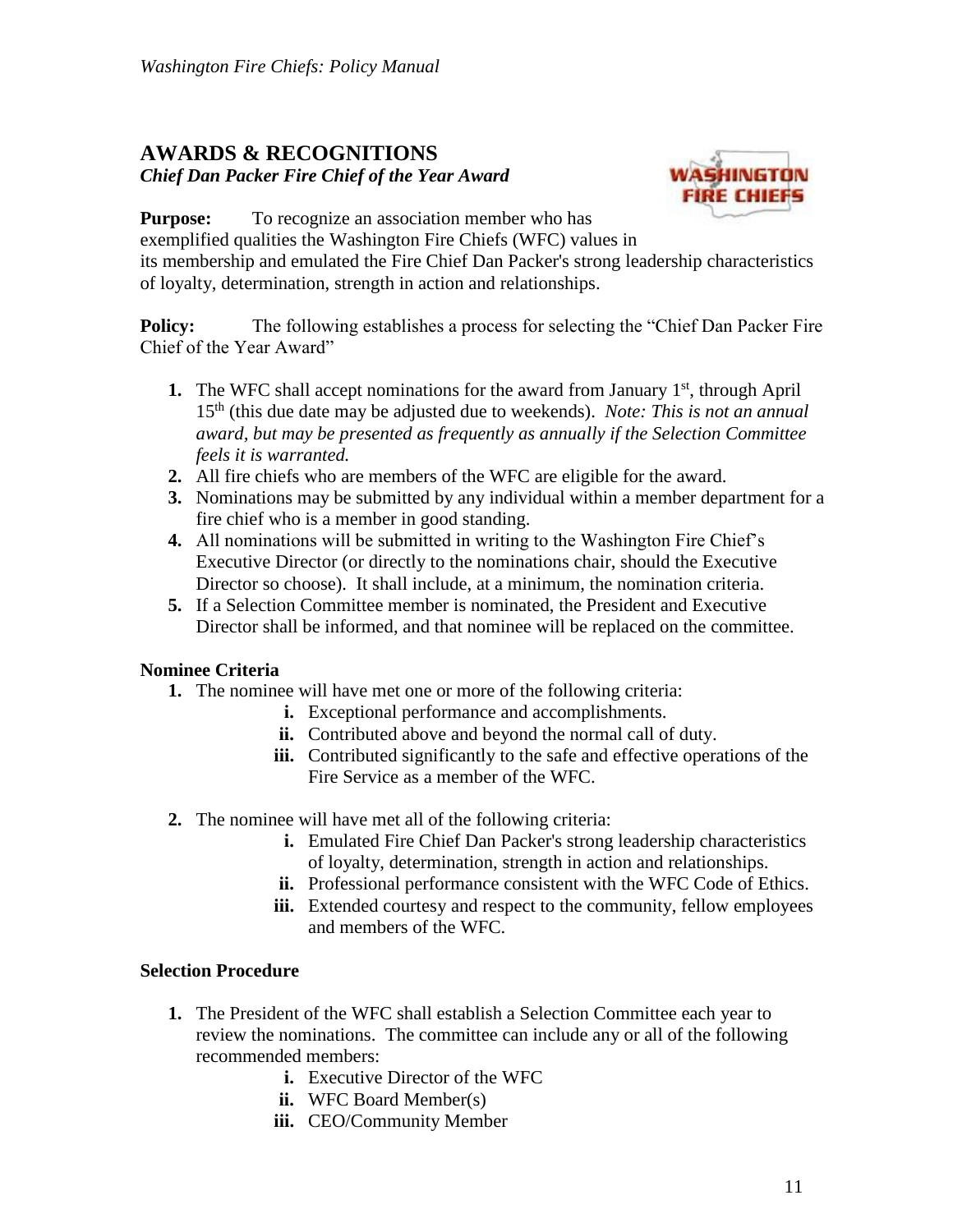- **iv.** State Fire Marshal's Office Representative
- **v.** Volunteer & Career Firefighter Representative
- **2.** The Selection Committee will meet in April to review nominations and select a recipient.
- **3.** The Committee's selection will be forwarded to the Washington Fire Chief's Executive Director, who will coordinate procuring the award, and the attendance of the recipient at the Annual Conference.
- **4.** The name of the award recipient will be engraved on a perpetual trophy, which will be on display for the year after it is awarded, at the recipient's department. The trophy will then be returned in May and on display during the Annual Conference. The recipient will also receive a permanent symbolic plaque reflecting their achievement.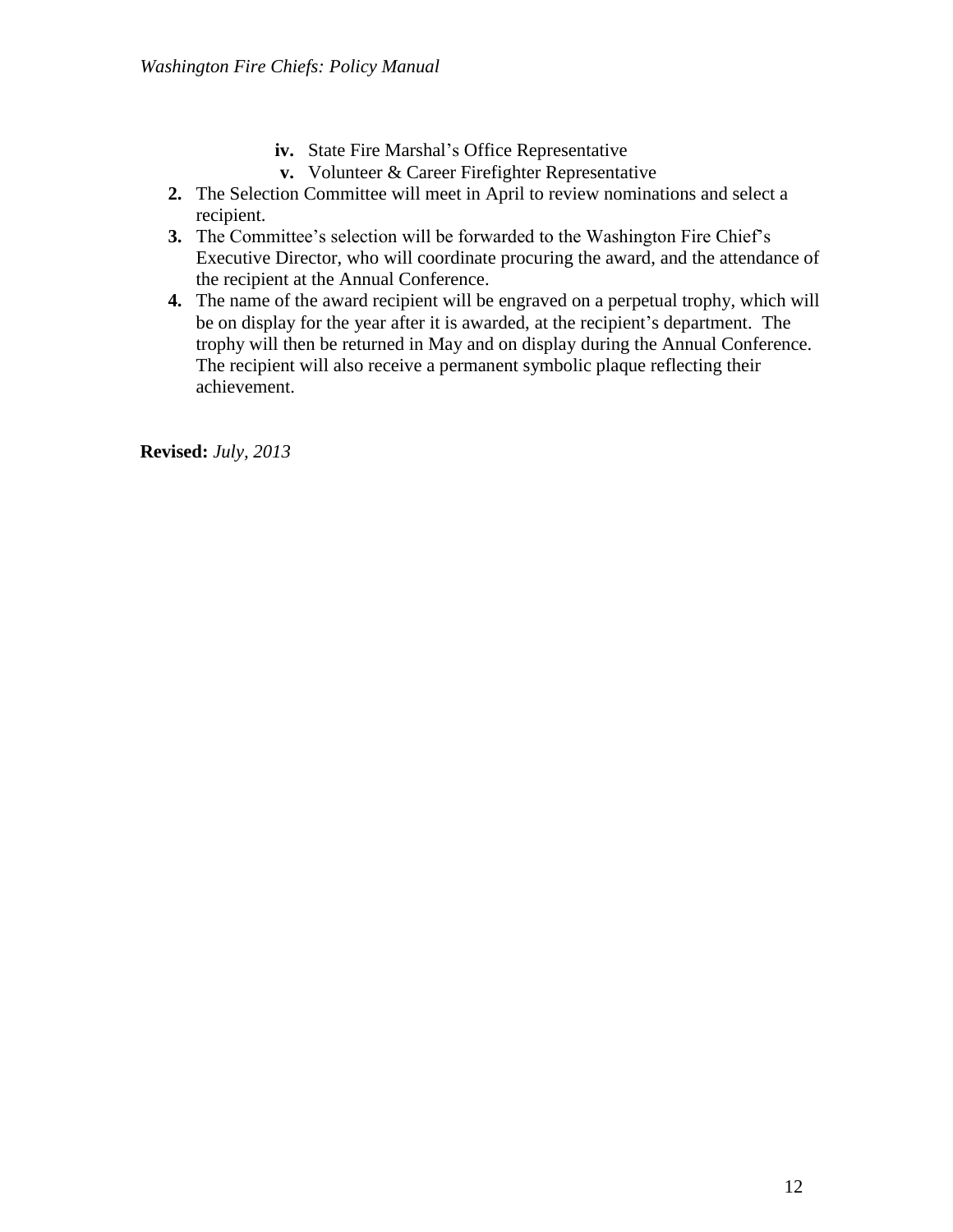#### **AWARDS & RECOGNITIONS** *Award of Valor*



**Purpose:** To recognize extraordinary heroic efforts of Washington State firefighters at emergency incidents by the Washington Fire Chiefs (WFC).

**Policy:** The WFC "Award of Valor" is reserved exclusively for members of the Fire Service in the state of Washington. The Award of Valor is to be presented on an as needed basis, but not to exceed annually.

The award may be presented to a firefighter(s) to recognize an extraordinary life saving effort during an emergency incident. The award may be presented to a firefighter(s) for actions on or off duty, which also fall within accepted safety practices and policies adopted within the State. Nominations may be submitted by any active WFC member and shall be forwarded to the WFC Executive Director, who will disseminate to the Executive Committee for consideration.

The recipient(s) of this award will be selected by the Board of Directors based upon recommendation from the Executive Committee.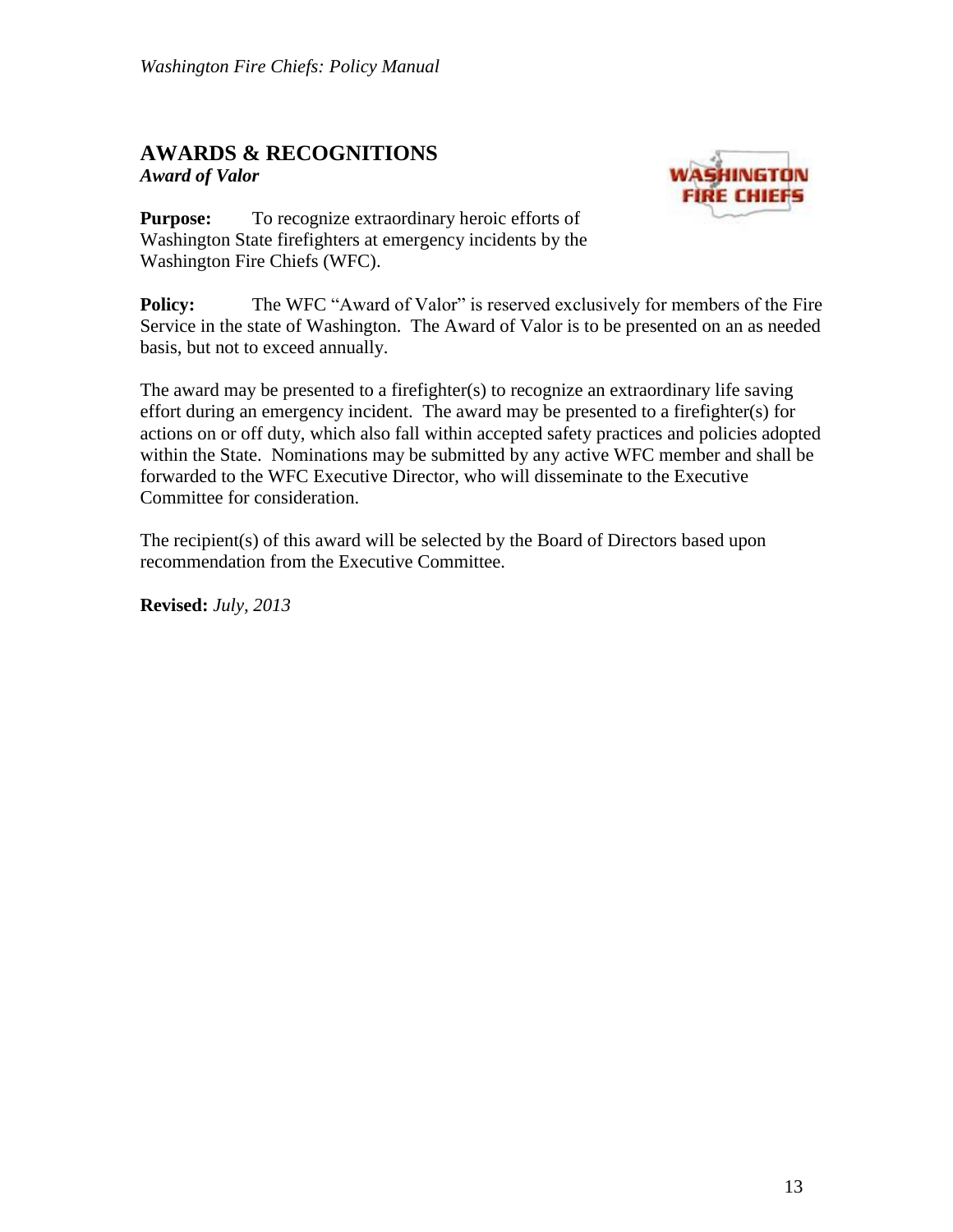#### **AWARDS & RECOGNITIONS** *Membership Recognitions*



**Purpose:** To establish guidelines to recognize membership who have devoted additional time, energy and expertise to serve the Washington Fire Chiefs (WFC).

**Policy:** Some members of the WFC devote additional time, energy and expertise to serve in elected and/or appointed positions within the organization. This extra service often requires great personal sacrifices to be made by these members that ultimately benefit the WFC as a whole.

In recognition of this service above self, the WFC will formally recognize members of the WFC who serve in elected and/or appointed positions according to the following criteria:

Recognitions shall be determined by the Executive Committee together with the Executive Director. Members may be recognized in the following ways:

- Letter of Appreciation
- Certificate of Recognition
- Wall Plaque

Member Recognitions will be made at the Annual Conference whenever possible. If a member should pass away prior to recognition, the member will receive recognition during the memorial at the Annual Conference.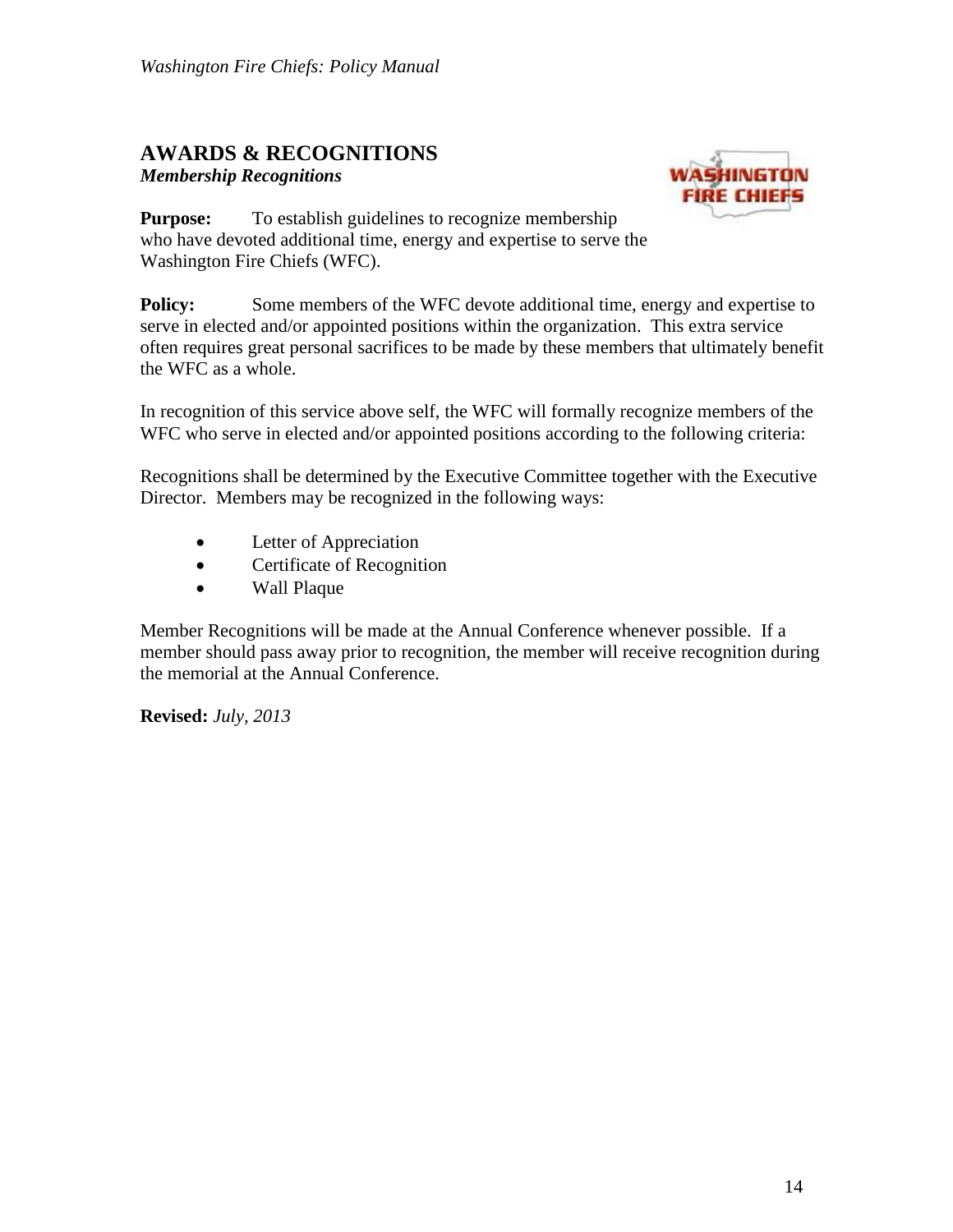#### **AWARDS & RECOGNITIONS** *Legislative Recognitions*



**Purpose:** To establish guidelines to recognize Legislators who have worked with the Washington Fire Chiefs (WFC) on legislation and gone above and beyond supporting Washington Fire Service in the legislature.

**Policy:** Some legislators devote additional time, energy and expertise to assist the Washington Fire Service and the WFC.

In recognition of this service above self, the WFC will formally recognize members of the legislature as "Honorary Fire Chief"

Recognitions shall be determined by the Legislative Committee together with the Executive Director. Legislators will be recognized in the following ways:

- White Helmet with brass plaque.
- Presentation at the WFC Annual Banquet
- Press release describing their assistance with WFC accomplishments, and the merit they displayed to receive this award.

*Note: This is not an annual award, but may be presented as frequently as annual if the Legislative Committee feels it is warranted and may be presented to more than one Legislator at a time.*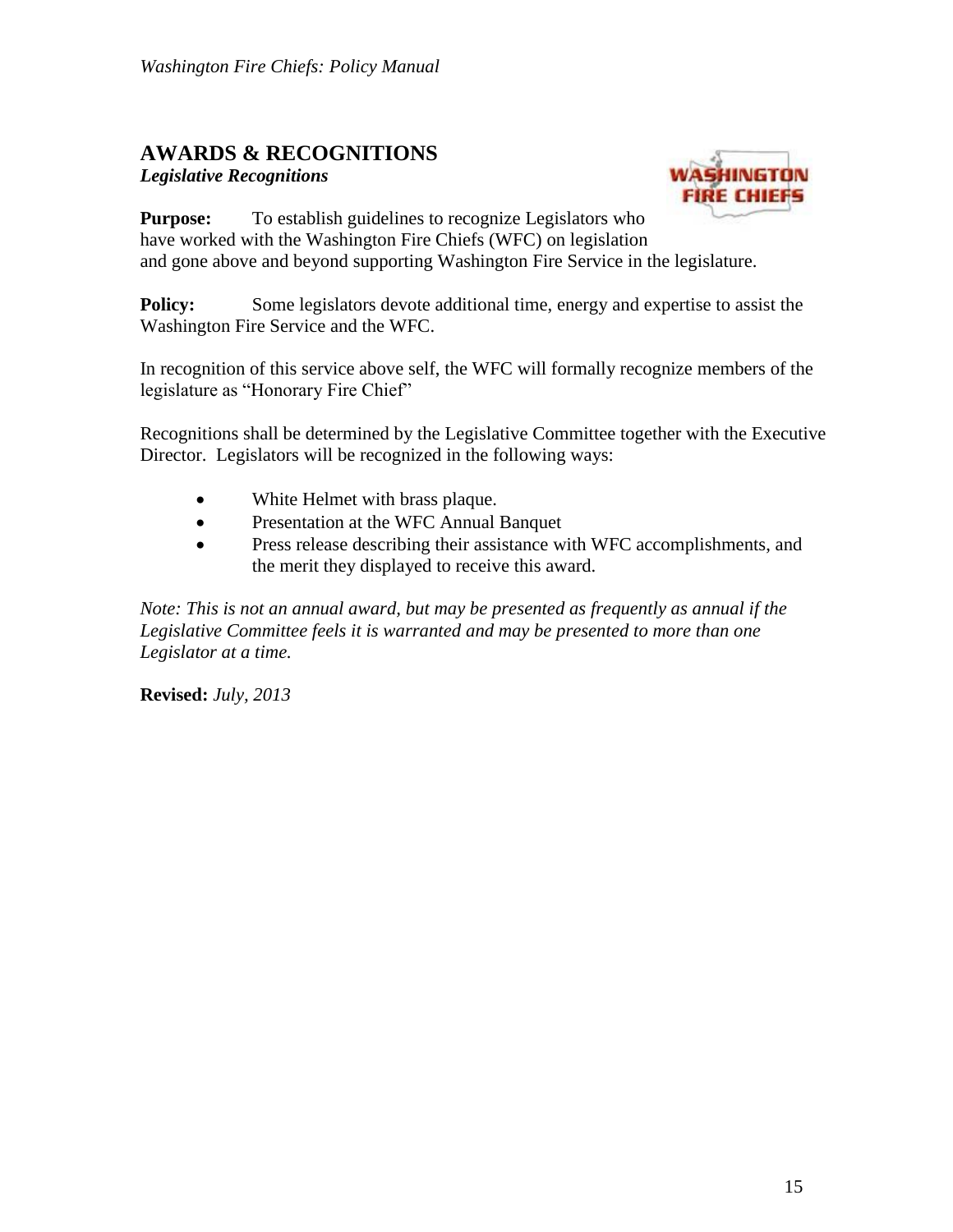#### **AWARDS & RECOGNITIONS** *Otto & Betty Jensen Scholarships*



**Purpose:** To establish guidelines to award the Otto & Betty Jensen Scholarship for one volunteer chief to attend the Washington Fire Chiefs (WFC) conference each year.

**Policy:** In honor of and at the request of Otto and Betty Jensen, a fund was established in 1996 to pay all the costs (registration, lodging and mileage) to a Volunteer fire chief and spouse to attend the WFC Annual Conference. This volunteer chief, due to financial limitations of their organization, would otherwise not be able to attend. The WFC will begin the nomination process in January, and will accept applications for the scholarship until April for the Annual Conference.

Scholarship recipient shall be determined by the Executive Director together with the Executive Committee. Once a scholarship recipient has been determined the WFC office will make arrangements to cover their registration, lodging and travel. Recipient will also be recognized during the conference social night.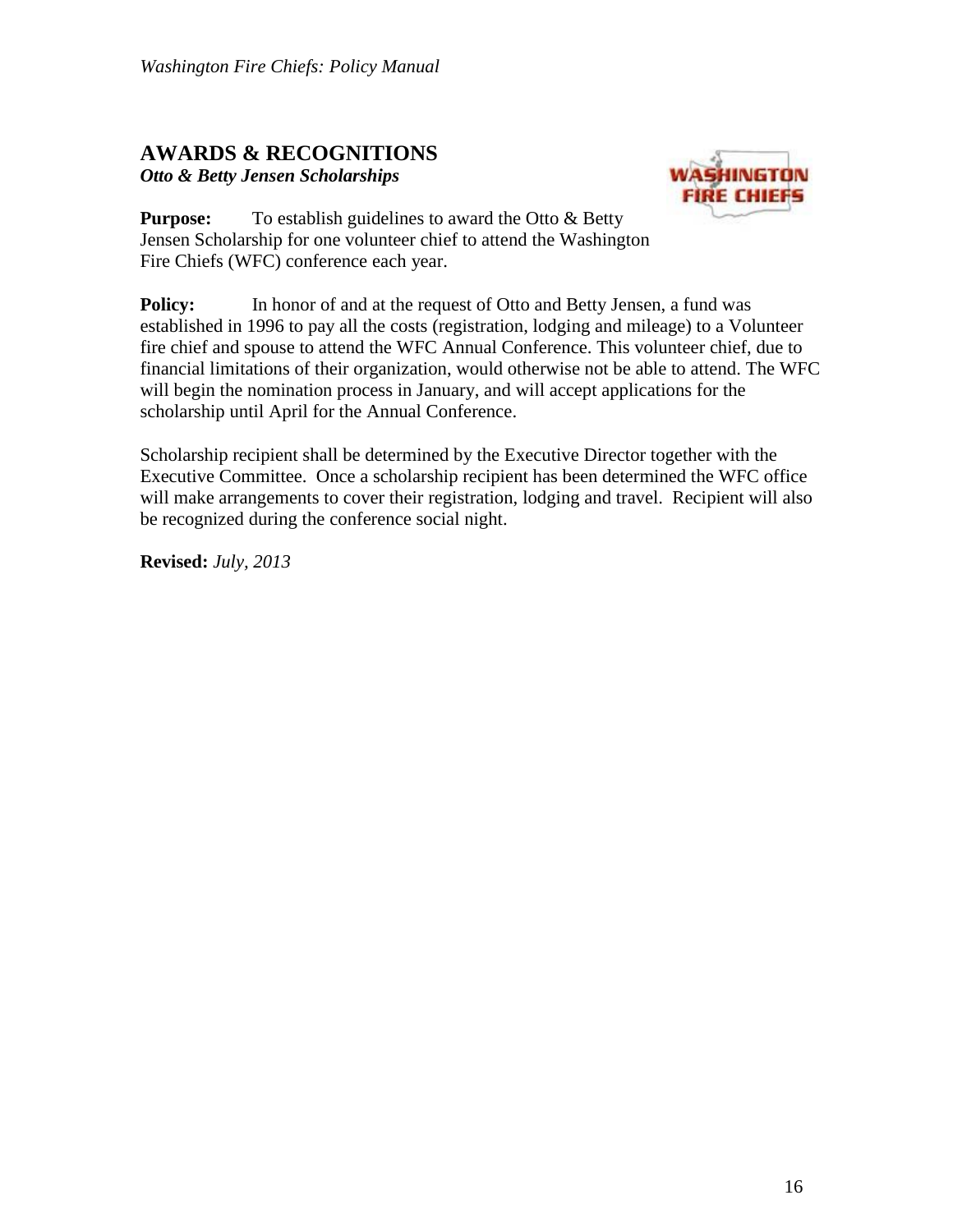## **FINANCE** *Budget Guidelines*



**Purpose:** Te establish guidelines for the administration of the Washington Fire Chiefs (WFC) Budget

**Policy:** The WFC shall operate utilizing an "Integrated Budget" process, combining facets of programmatic, line item, and zero based budget principles, where applicable.

The WFC will work to maintain a primary checking account with sufficient average balance to provide adequate resources to manage cash flow and current obligations.

The yearly budgeted expenses shall at no time exceed anticipated revenue.

WFC Budgeting process will be executed as documented in the **WFC Procedural Manual.**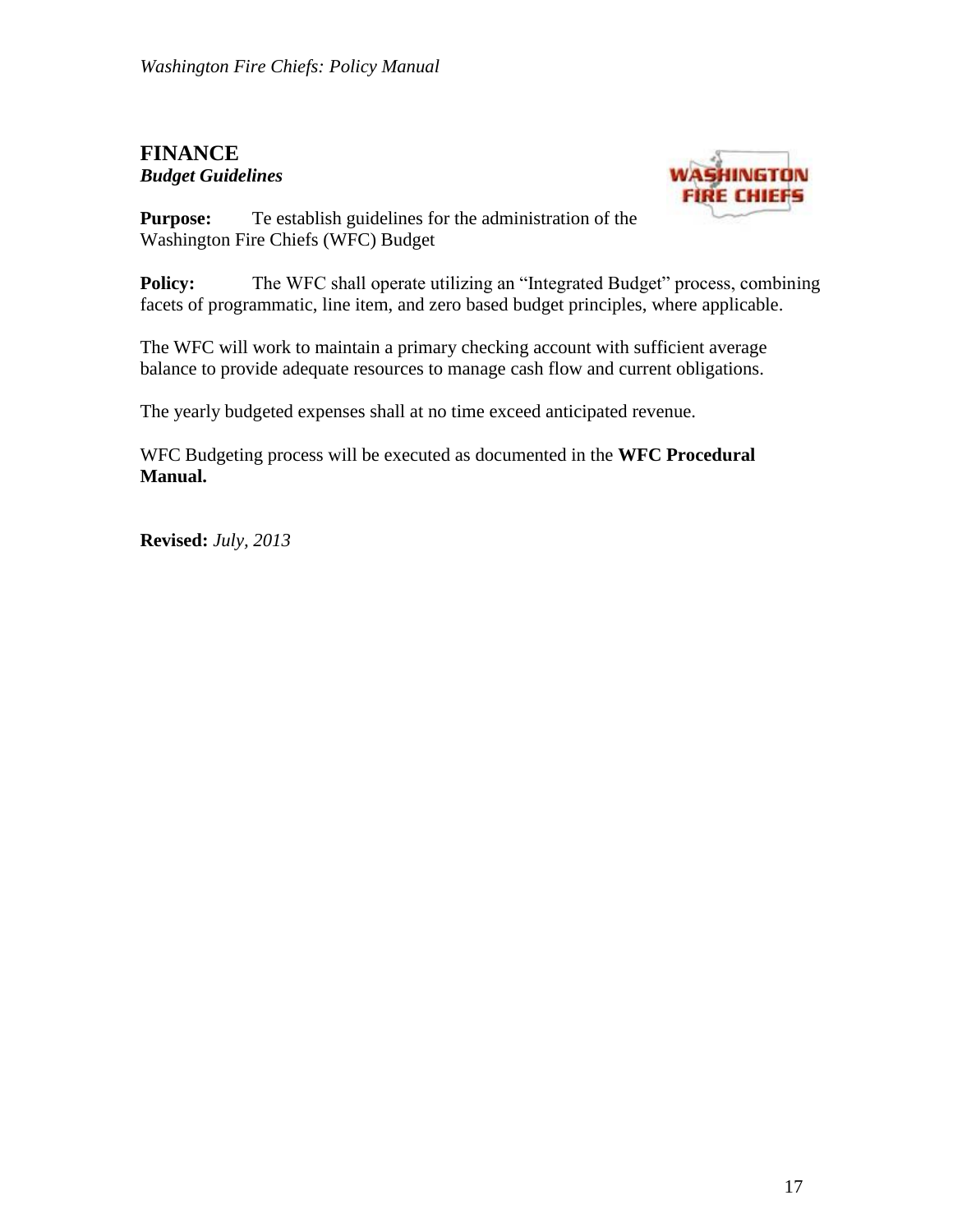# **FINANCE** *Per Diem*



**Purpose:** To establish guidelines for the Washington Fire Chiefs (WFC) Per Diem, and set a process as to when to update.

**Policy:** The WFC maintains a per diem rate for all travel and meal costs for its boards and staff. This is broken into two parts; mileage per diem and meal per diem.

Mileage per diem will be set by U.S. General Services Administration (GSA) standards, and updated when new rates are released.

Meals per diem is at the discretion of the WFC Executive Director and may be increased or decreased as appropriate with the approval of the Executive Director and Executive Committee.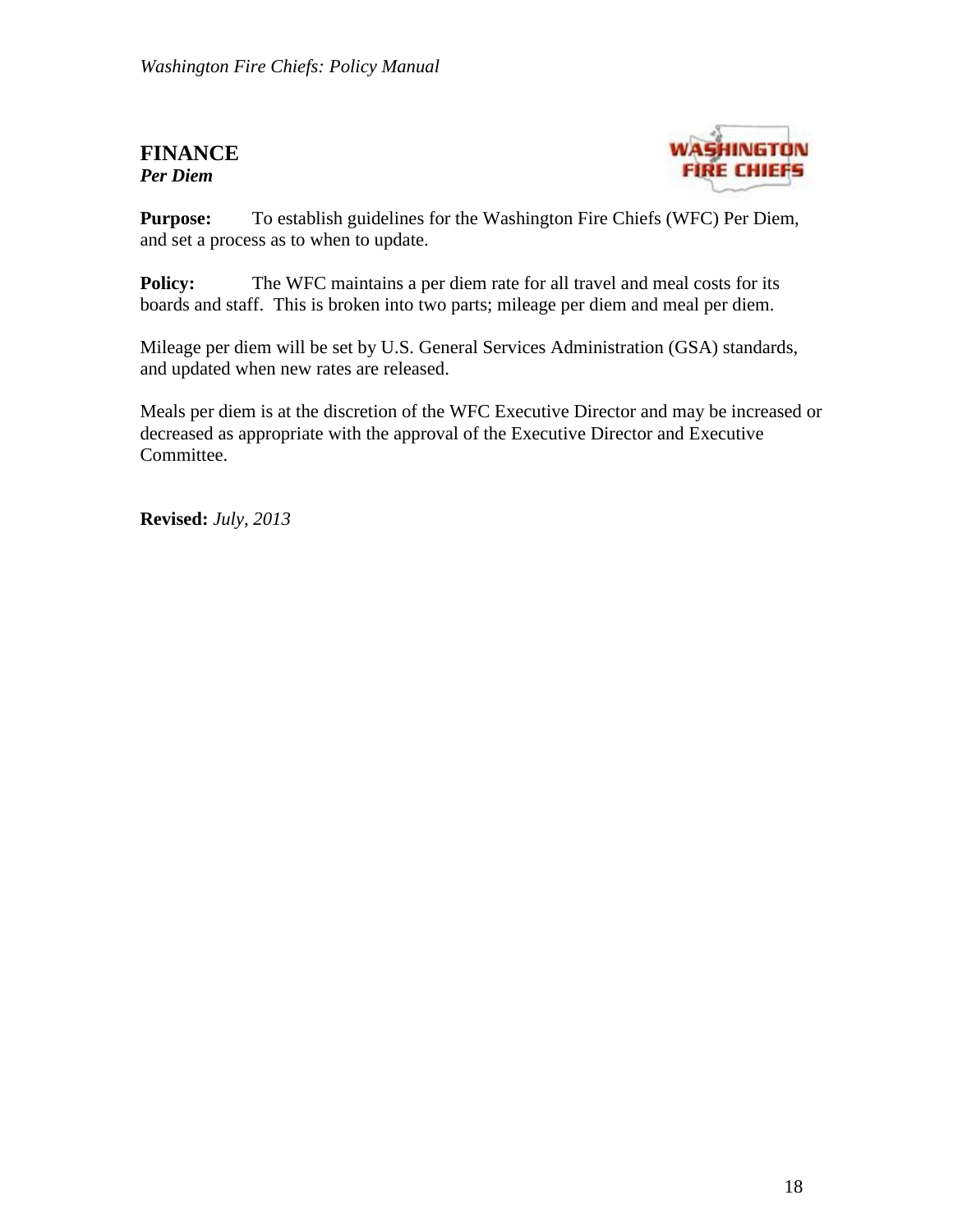# **FINANCE** *Expense Reimbursement*



**Purpose:** To establish guidelines for reimbursing expenses resulting from authorized Washington Fire Chiefs (WFC) activities.

**Policy:** Expenses may be budgeted for Board Members not authorized to collect reimbursement from their agency for Board meetings and other authorized functions. Conference registration fees for WFC Board & Section Board Members are not reimbursable by the WFC.

The following expenses shall be considered for reimbursement (with the applicable pre and post approval):

- Air Fare (coach class only)
- Lodging
- Mileage (current IRS allowed rate)
- Common Carrier (i.e. bus, subway, taxi)
- Meals (Per diem rate or actual expenses not to exceed the per diem rate)
- Registration and fees charged for training, conference or seminar (this excludes any WFC sponsored events)
- Other necessary and required expenses subject to the review and approval of the Executive Director.

All expenses shall be reviewed and approved by the Executive Director. If the expenses are generated at a Section Level, a Section Chair signature is also required for approval.

The formal process for expense reimbursement claims will be documented and maintained in the **WFC Procedural Manual.**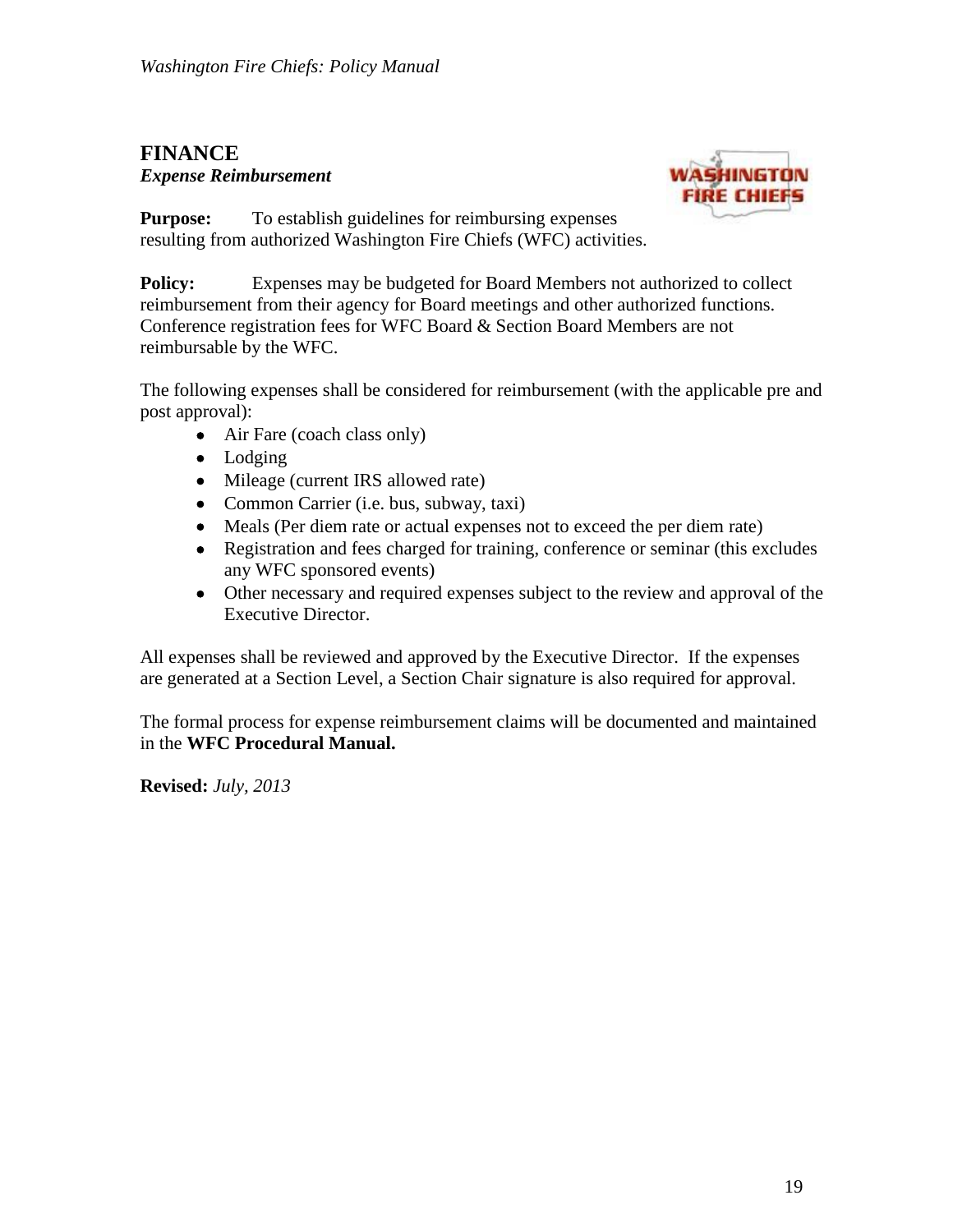# **FINANCE** *Electronic Newsletter & Website Advertising Fees*



**Purpose:** To establish a process for setting fees related to newsletter and website advertisements placed with the Washington Fire Chiefs (WFC).

**Policy:** The WFC Executive Director and staff will set newsletter and website advertising related fees. These fees will be reviewed on an annual basis to keep them current and competitive.

The WFC will continue their existing policy to allow active member departments and associate members to post advertisements that deal with classifieds, job announcements or events at no cost.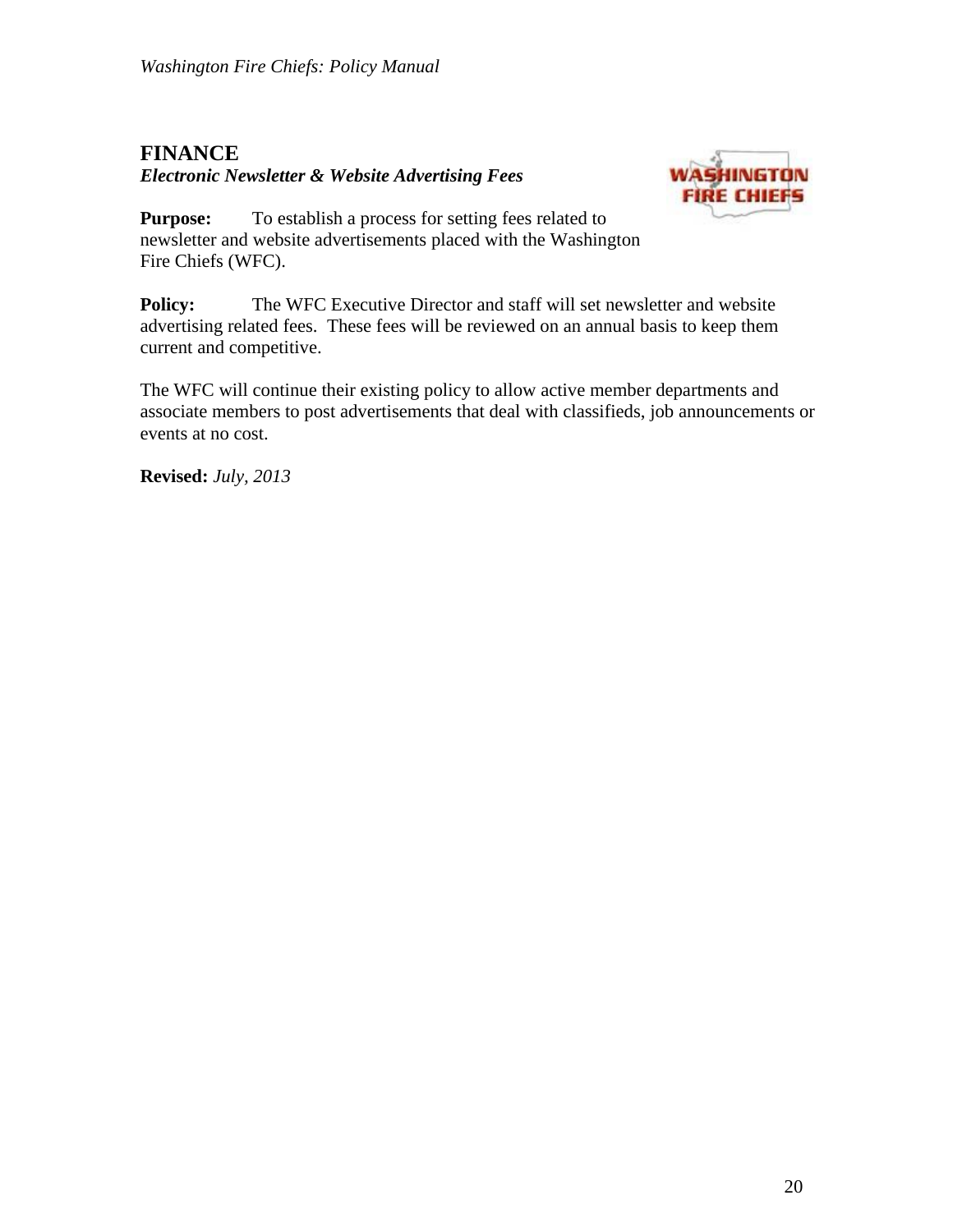# **FINANCE** *Investment Authority*



**Purpose:** To establish the authority to invest Washington Fire Chiefs (WFC) funds and create an investment plan.

**Policy:** The Executive Director is authorized to invest any funds in excess of those needed to operate the WFC in any federally insured financial agency. To invest, the Executive Director must submit an Investment Plan to the WFC Executive Committee, specifying the length of time of the investment, the monetary amount and risk. Once approved, the Executive Director shall report periodically to the Financial Committee on the progress of the investment. Periodically will be determined by the length of the investment and rate of return.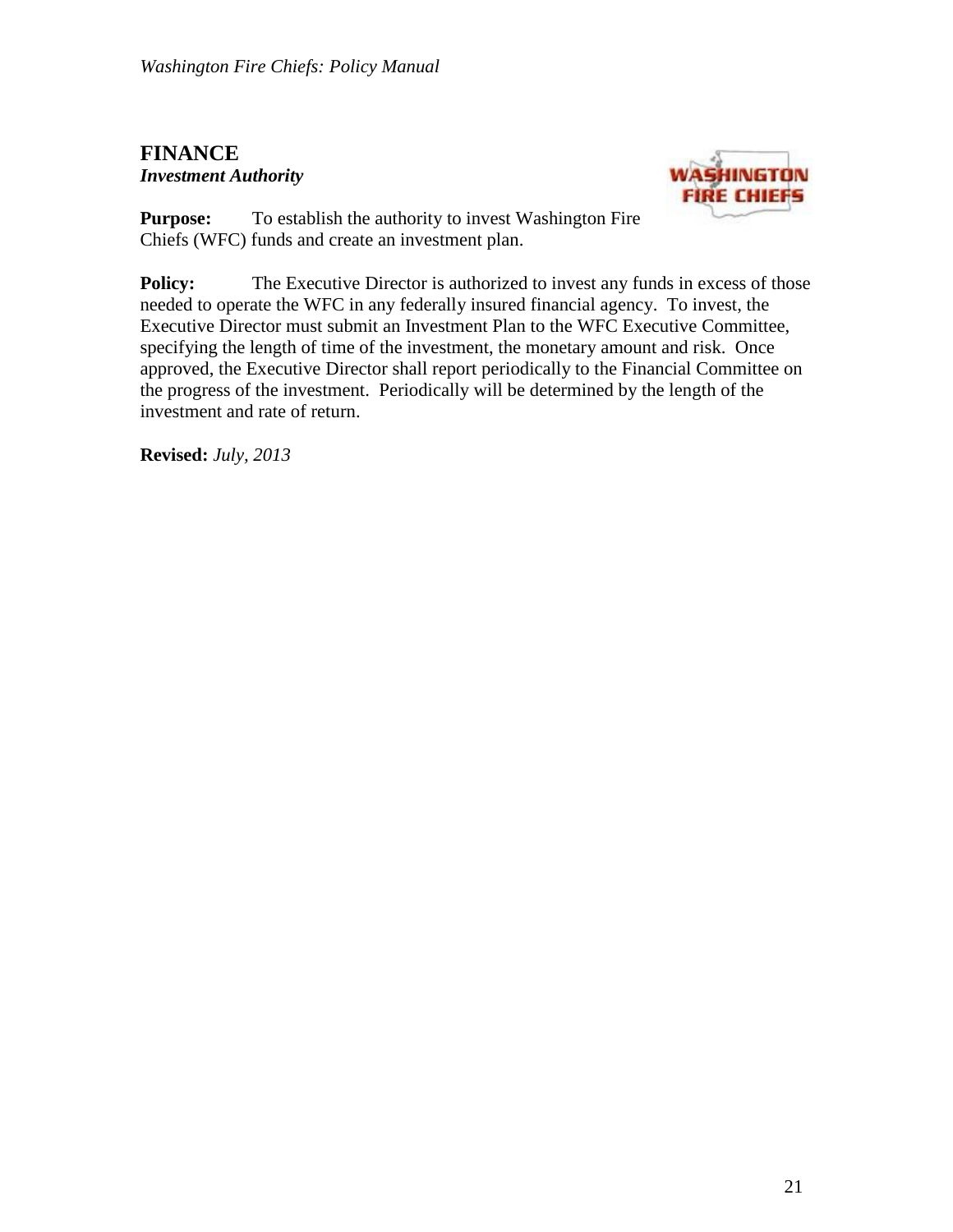## **FINANCE** *Contract Administration*



**Purpose:** To establish a policy for the execution of contracts that binds the Washington Fire Chiefs (WFC) or its Sections.

**Policy:** The Executive Director, or the President of the WFC are authorized to sign contracts on behalf of the WFC.

Proposed contracts must be submitted to the Executive Director at least 30 days prior to the scheduled activity. Individuals who obligate the WFC for costs and fail to obtain prior approval from the WFC may be held liable for such costs.

See the **WFC Procedural Manual** for process details on how to submit a contract for review and signature.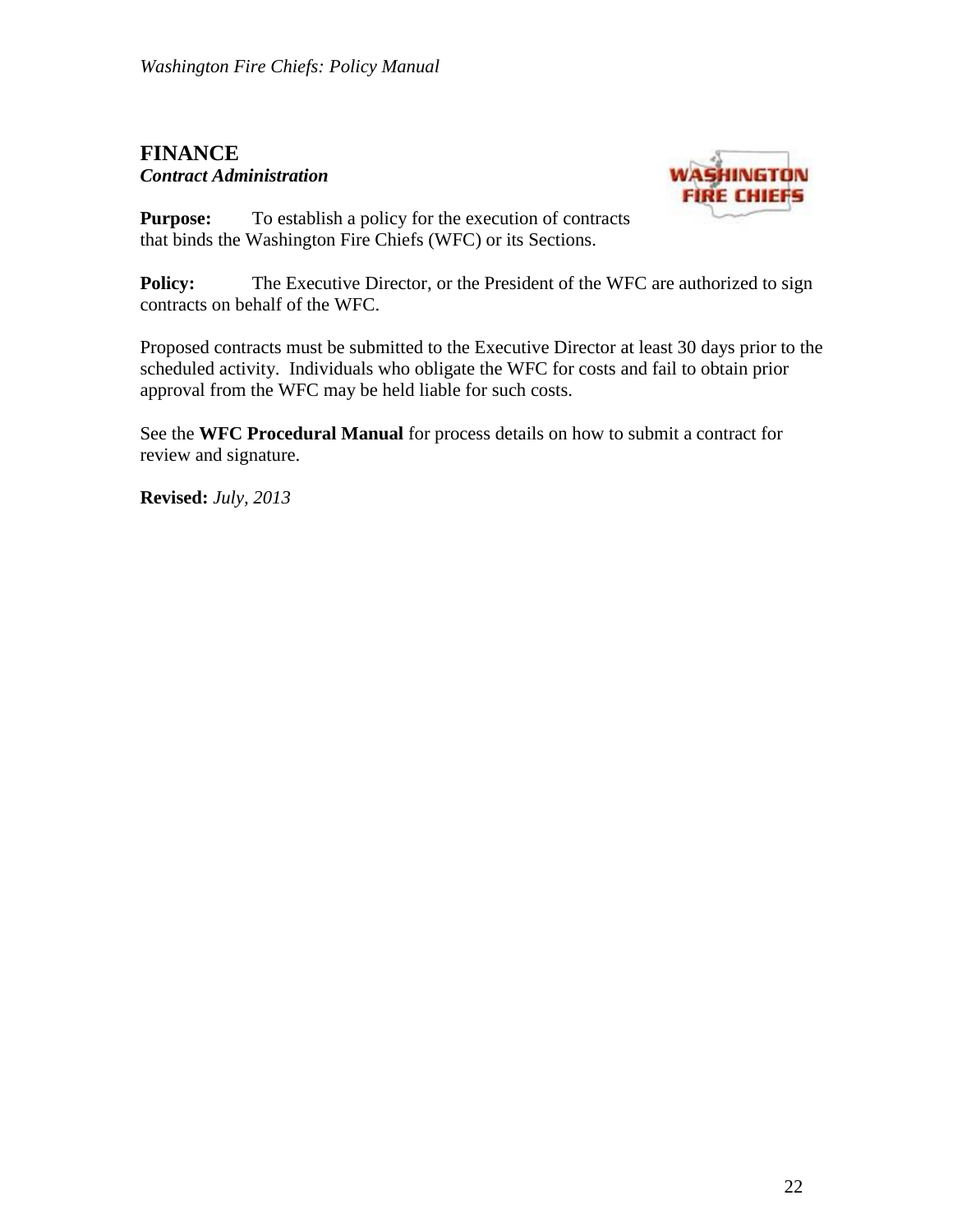# **FINANCE** *Audit and Oversight of Financial Records*



**Purpose:** To establish a process for the timely audit and oversight of the Washington Fire Chiefs (WFC) financial records.

**Policy:** The WFC shall appoint a Financial Committee to provide oversight on the financial activities of the WFC. This Financial Committee shall be appointed by the Executive Committee. The WFC Vice President shall be the liaison to the Financial Committee of the WFC.

The WFC shall choose a Financial Consultant/Accountant to perform a monthly review of the WFC's financial records. The Financial Consultant/Accountant will report directly to the Financial Committee on a periodic basis.

The Financial Committee shall assure that a full outside audit is performed in the event that a new Executive Director is selected.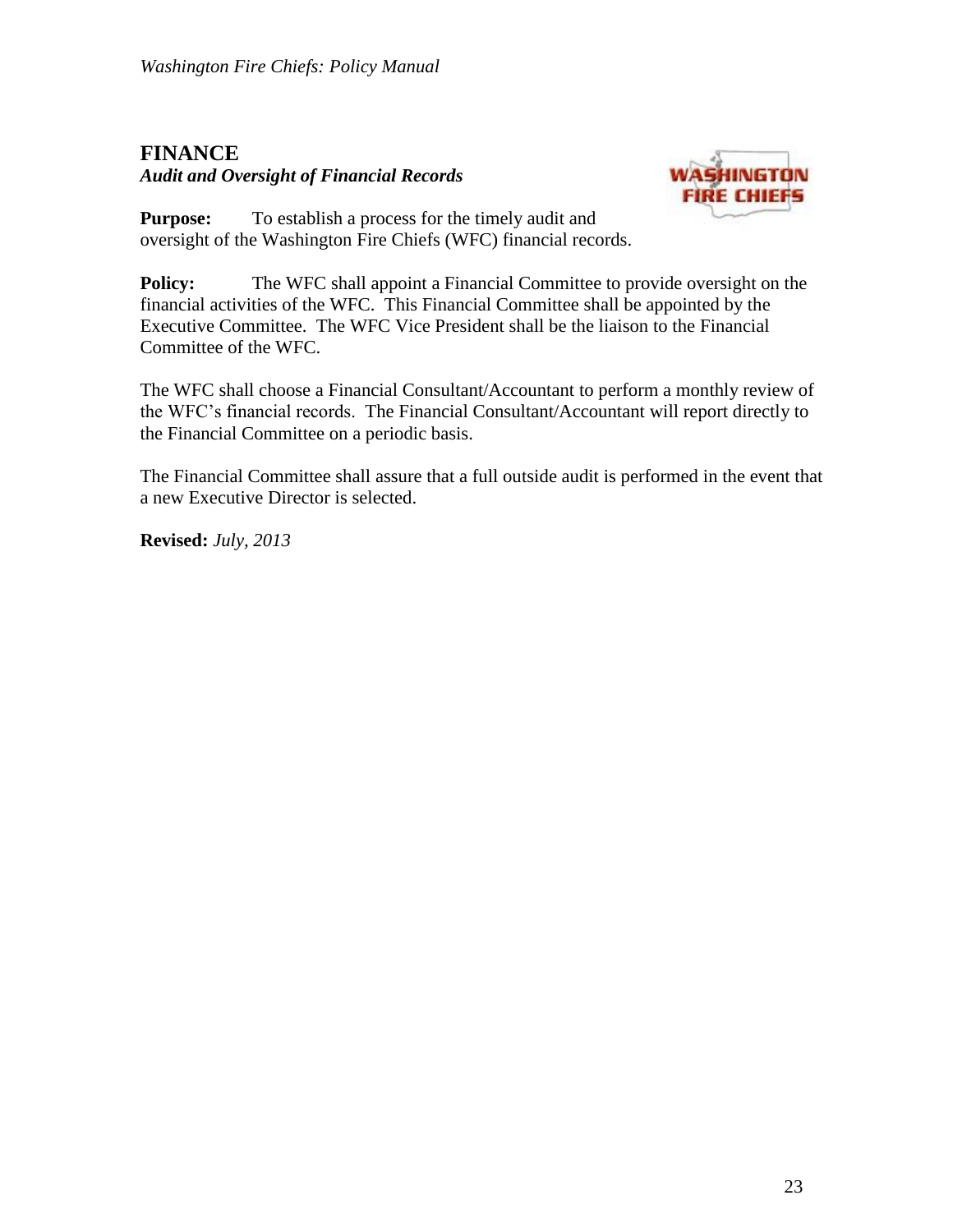# **FINANCE** *Section Conferences*



**Purpose:** To establish a standard policy for Washington Fire Chiefs (WFC) Sections to follow relating to Conferences and Workshops.

**Policy:** Sections will be responsible for developing their own conference and workshop agendas, educational classes and other functions. They will work with the WFC office to set reasonable registration fees (See Registration Fee Policy) that will allow them to meet or exceed their expenses. The Section Board may waive registration fees for the Conference Coordinator, Conference Staff or Speakers with the approval of the Executive Director. Flyers should be approved and distributed through the WFC office.

The WFC will administer all registration forms, collect all registration fees, issue receipts and pay expenses of the conferences or workshops. Payment of expenses shall be made after the approval of the Section Chair and the Executive Director.

The WFC office will maintain a full accounting of income and expenses, and create a "Post Event Financial Summary" showing the financial status of the event once all revenue is collected and expenses are paid.

See also the **Section Event Planning Guide** and the **WFC Procedural Manual** for more information on planning a Section event.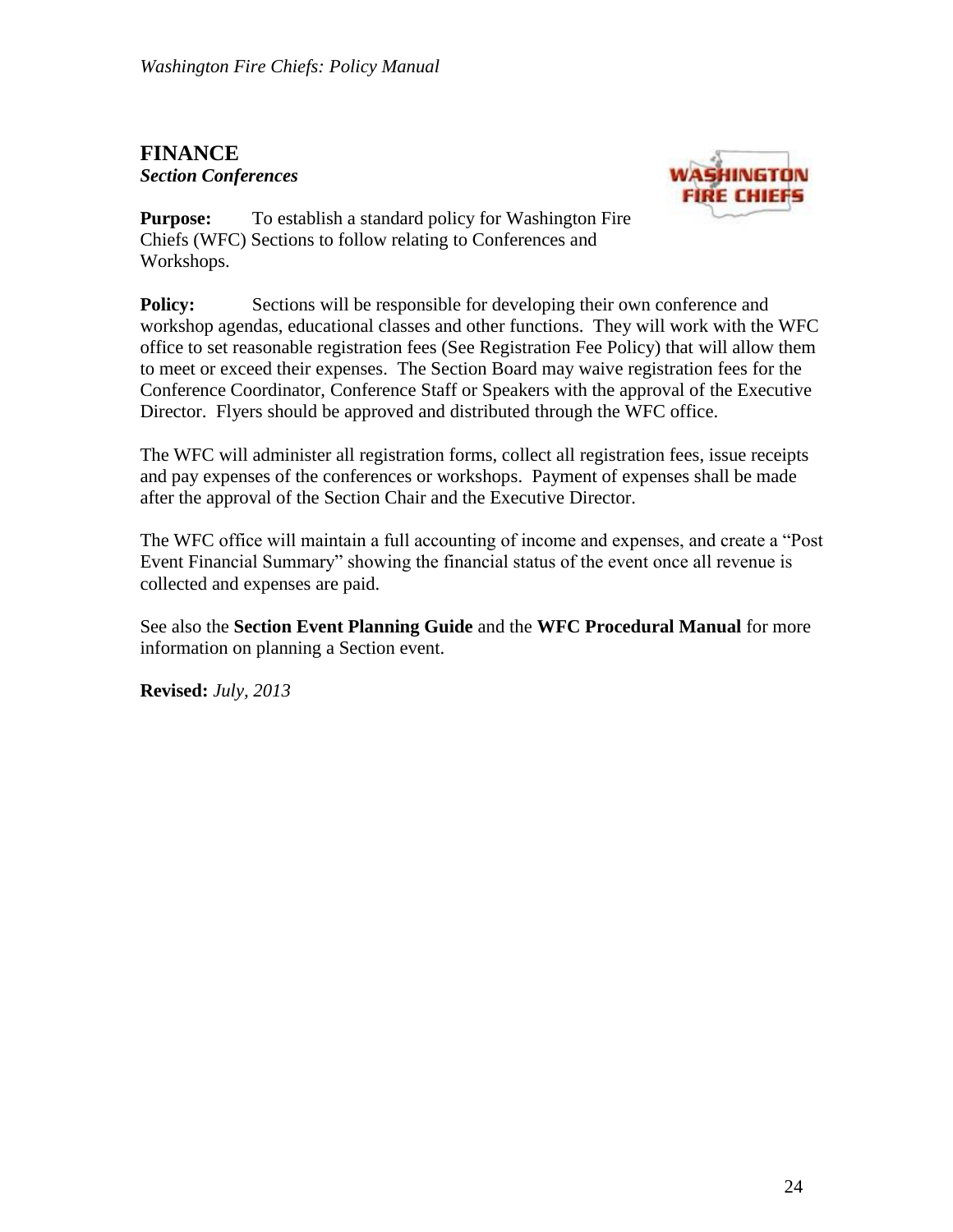#### **FINANCE** *Registration Fees*



**Purpose:** To standardize the method of setting registration fees for the Washington Fire Chiefs (WFC).

**Policy:** Fees for educational seminars and/or offerings shall be established to encompass the following expenses:

- **1.** Facility expenses
- **2.** Instructional expenses
- **3.** Meal expenses
- **4.** Food & Beverage expenses for breaks
- **5.** Other incidental expenses
- **6.** Small profit margin

All sections will work with the WFC Office to determine a reasonable registration fee that will allow for all anticipated expenses, and include a small profit margin to cover unanticipated charges or a reduction in estimated attendance.

All registration fees will be reviewed and approved by the WFC Executive Director. In case of section events, the registration fee will also be reviewed and approved by the Section Chair.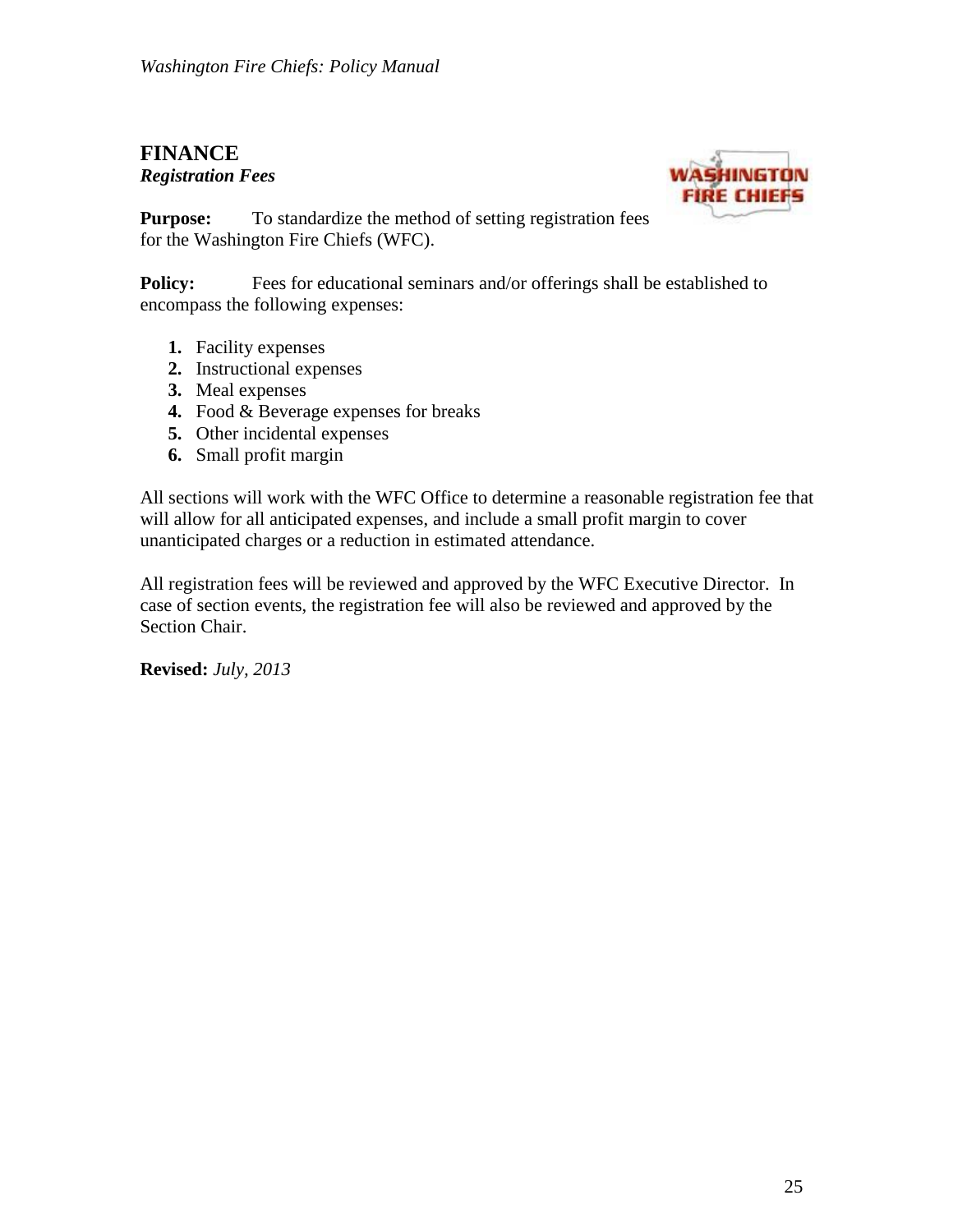# **FINANCE** *Section Fund Raisers*



**Purpose:** To establish a standard policy for Washington Fire Chiefs (WFC) Sections to follow regarding special fundraisers.

**Policy:** Sections may engage in fund raising projects as part of their conference activities, subject to approval by the Executive Director.

The WFC is a 501(c)6 and cannot qualify for donations to be tax exempt. Fund derived from fundraisers will be sent to the WFC office with a full accounting of quantity of items sold, unit price, number of donations, and any other applicable information. This revenue will be added to the Section budget as income.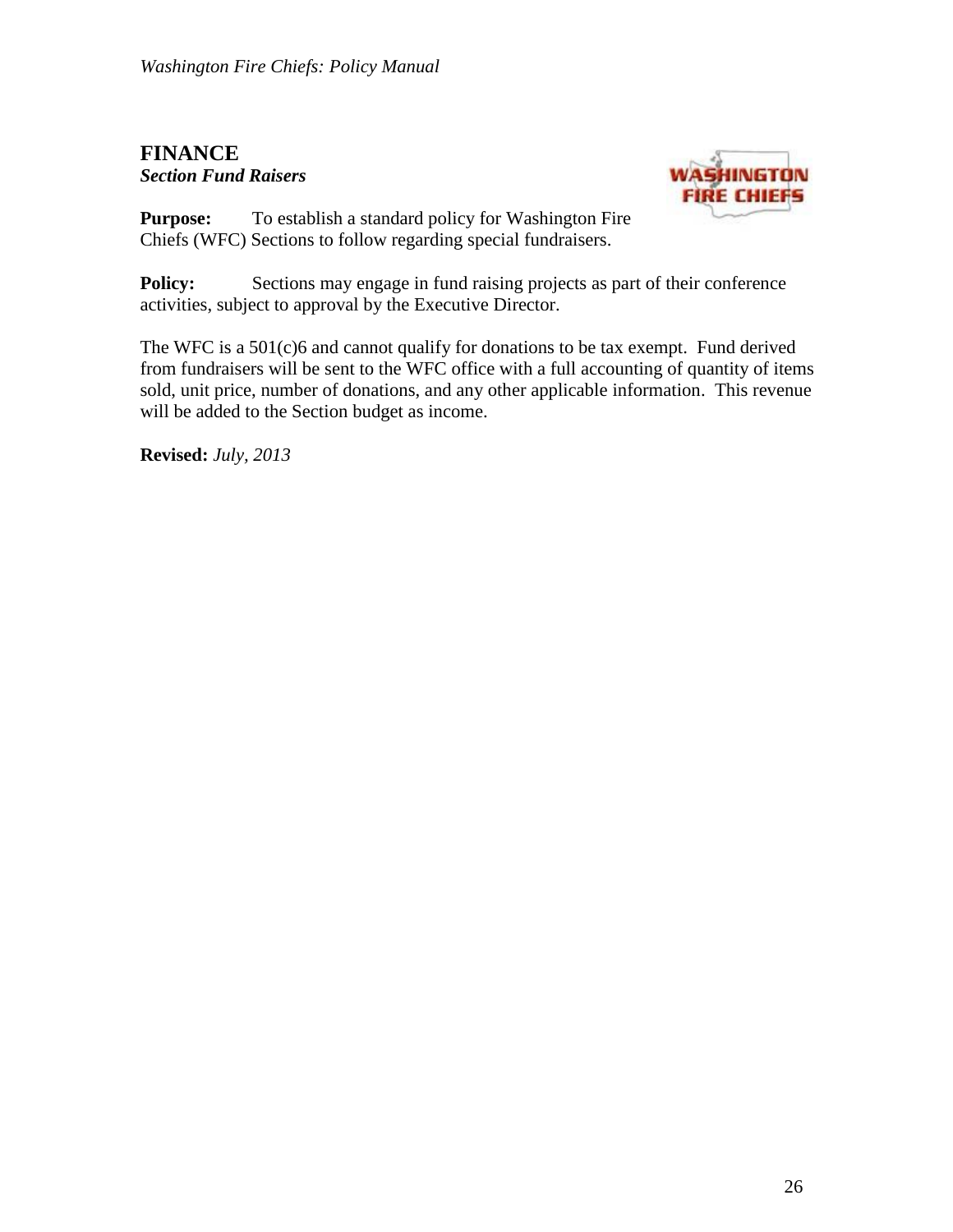#### **OPERATIONS** *Committee Membership*



**Purpose:** To establish guidelines for Washington Fire Chiefs (WFC) committee membership.

**Policy:** Any interested person may serve on a WFC committee subject to approval by the committee chair.

Only active members of the WFC are eligible to vote on committee actions or serve as the committee chair.

Committee Chairs will be appointed by the WFC Board of Directors.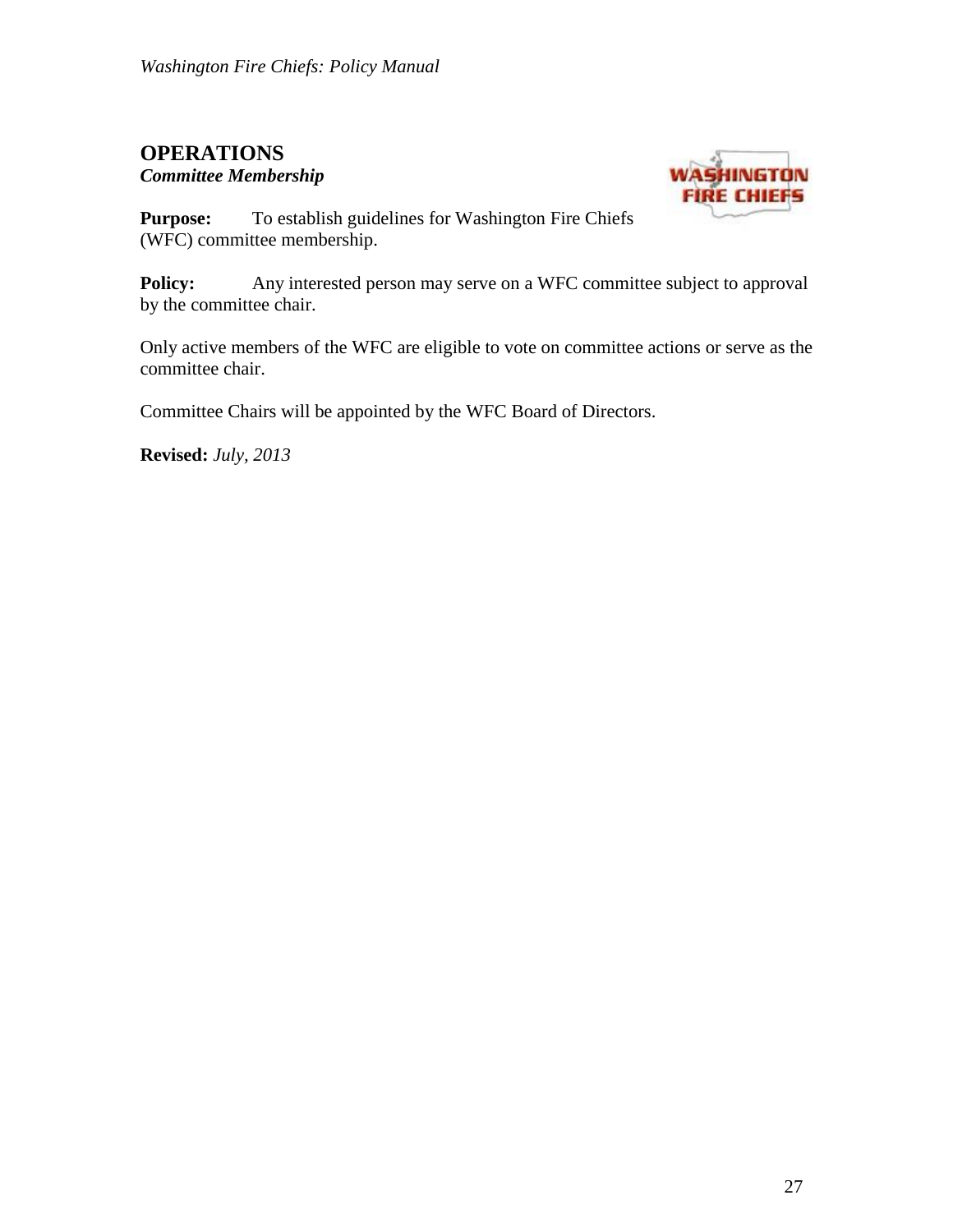# **OPERATIONS**

*State Boards, Commisions & Committees*



**Purpose:** To establish guidelines for individuals who are appointed to represent the Washington Fire Chiefs (WFC) on State Boards and Commissions or to Committees of other state agencies or Organizations.

**Policy:** Members who are appointed to represent the WFC shall:

- **1.** Make a determined effort to attend all meetings of the Board, Commission or Committee to which they are appointed.
- **2.** Determine the policy for the WFC by referring to adopted Position Papers or contacting the Executive Director or members of the Executive Committee for direction.
- **3.** Keep the WFC Executive Director & Board advised on any subject under consideration that might have an impact on the Fire Service of the state or the WFC.
- **4.** Provide a written report to the Executive Director to be shared at the next scheduled WFC board meeting.

Members are appointed to serve on the WFC behalf by the WFC Board of Directors. The WFC, and interests of Washington State must be represented at all times.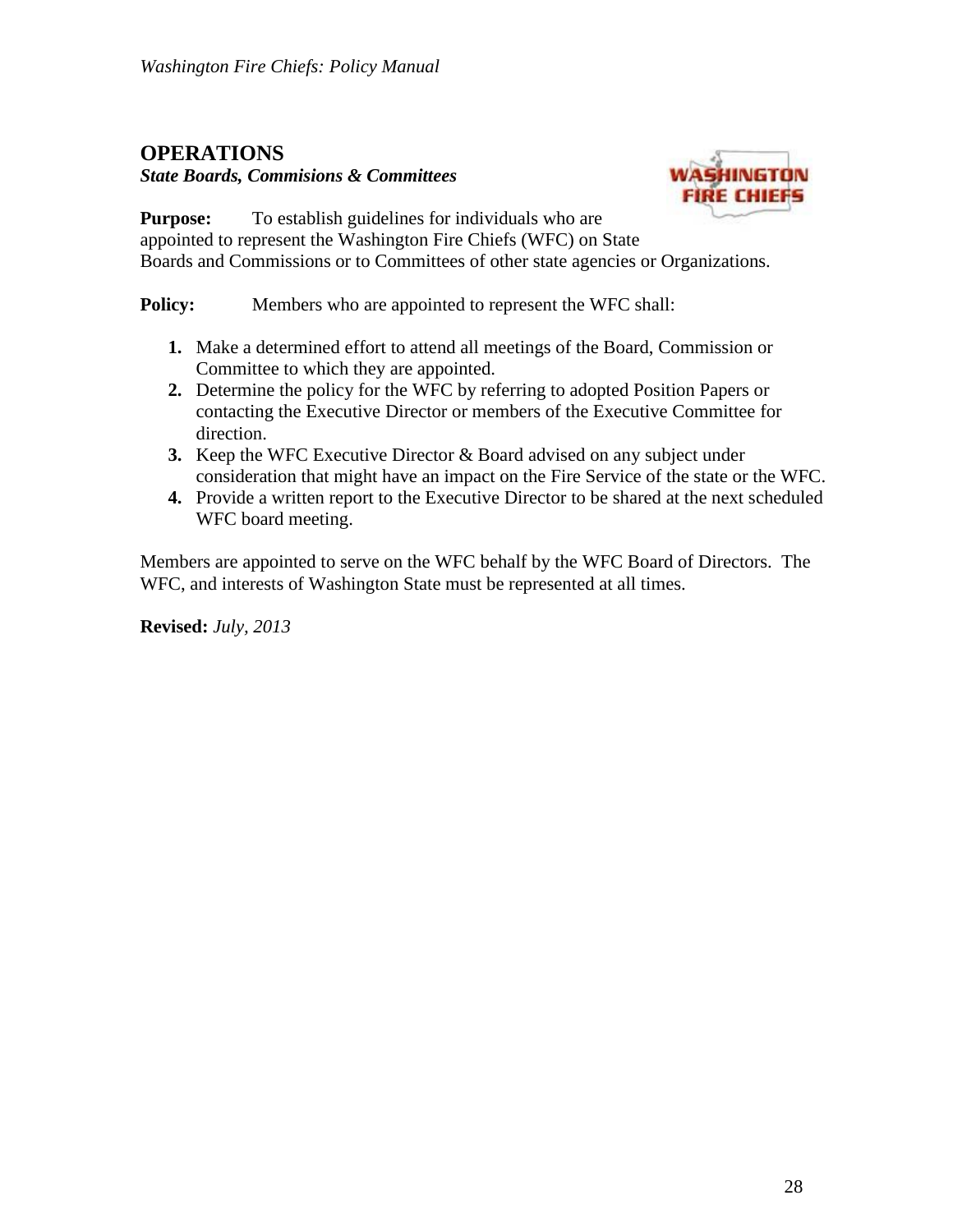# **OPERATIONS**

*Legislative Committee*



**Purpose:** To provide direction to the Washington Fire Chiefs (WFC) Legislative Committee during the legislative session to ensure an effective legislative program.

**Policy:** The Legislative Committee shall represent the Board of Directors and membership in the management of the Washington Fire Chief's legislative program.

Based upon the direction of the Board of Directors, the Legislative Committee shall:

- **1.** Provide direction to the lobbyist(s) on specific issues.
- **2.** Evaluate input from outside resources, agencies and individuals.
- **3.** Screen proposed legislation to determine the appropriate WFC position.
- **4.** Review, interpret and adjust the WFC's positions based upon current legislative information.
- **5.** Keep the Board of Directors informed on legislative issues.

The chair of the Legislative Committee shall be appointed by the WFC Board of Directors.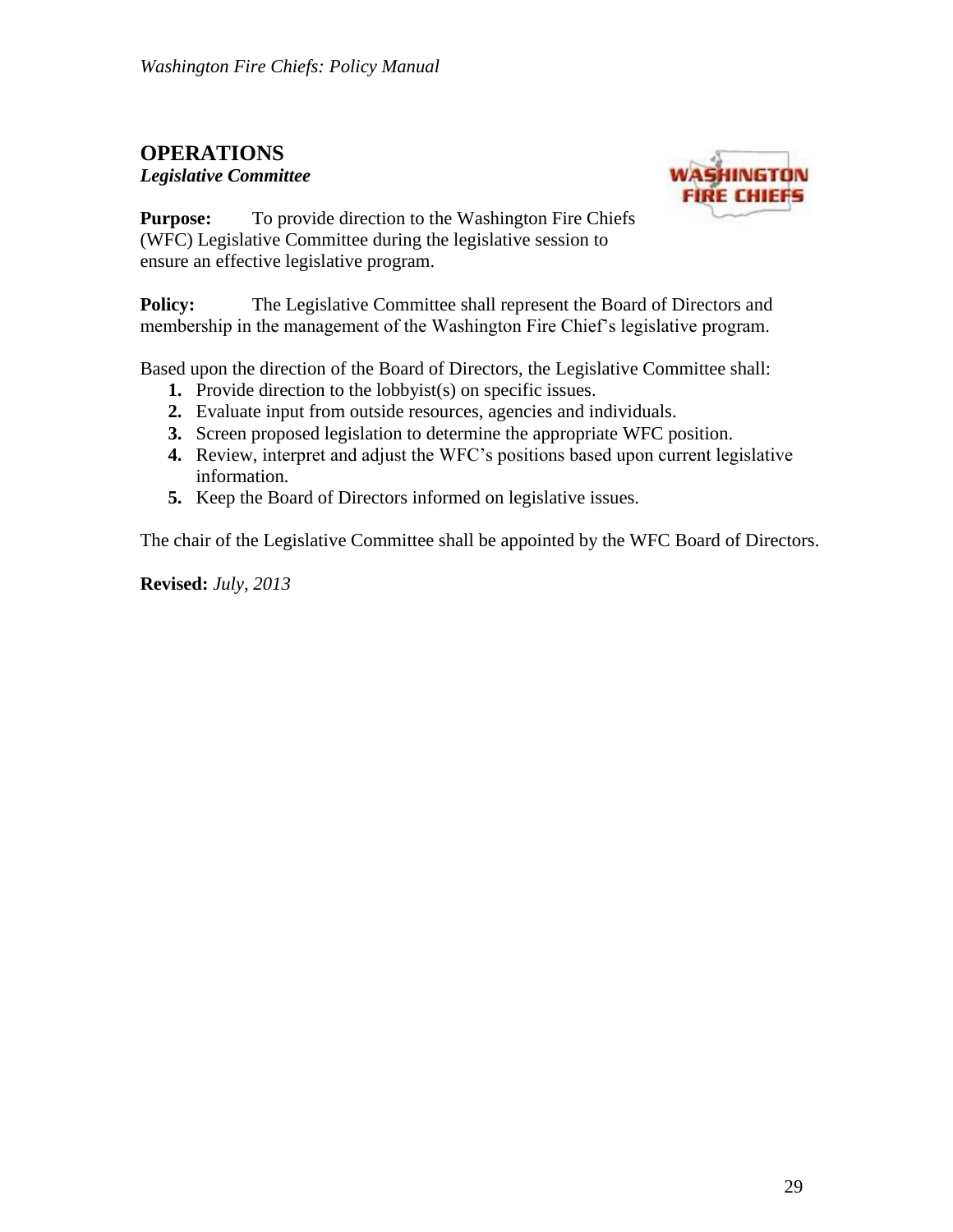#### **OPERATIONS** *Nominating Committee*



**Purpose:** To provide direction to the Washington Fire Chiefs (WFC) Nominating Committee.

**Policy:** The Nominating Committee shall ensure that notification of open positions and the nomination process will be sent to the membership 30 days or greater before the annual meeting at the WFC Annual Conference.

In addition to the notification, a verbal call for floor nominations will be made at the annual meeting, prior to the elections taking place.

Following this final call for nominations, each candidate shall have the opportunity to present his/her qualifications to the general membership in the form of a speech lasting five minutes or less.

Campaign related materials may be made available by the nominee to any member individually, but shall be prohibited from the business meeting room, educational classrooms, and the Expo floor.

The election process shall be in conformance with the Washington Fire Chief's adopted "Code of Ethics."

The chair of the Nominating Committee will be the Immediate Past President of the WFC Board of Directors. If an Immediate Past President is not available or not a member in good standing, the President of the WFC shall appoint a Nominating Committee Chair.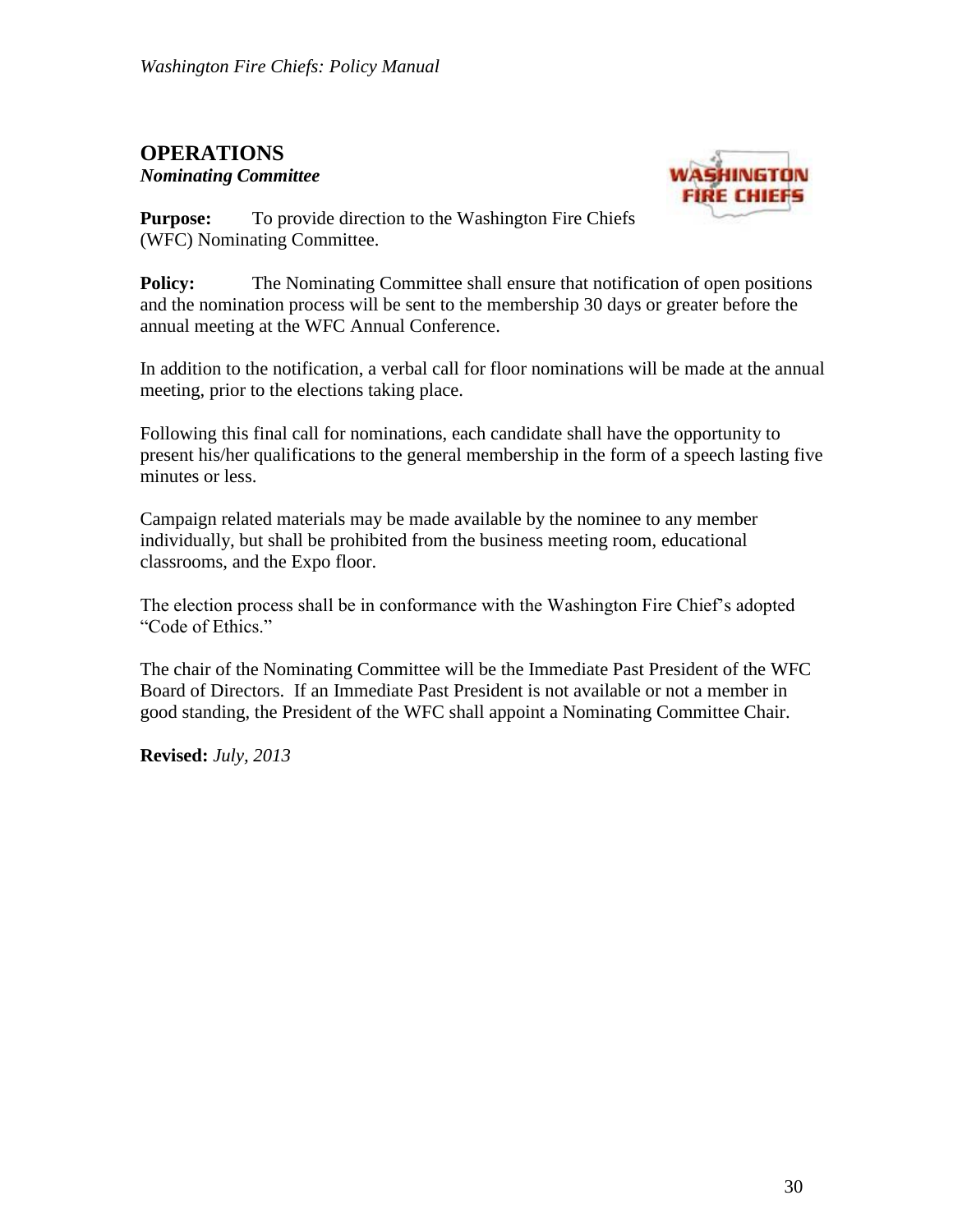## **OPERATIONS** *Fire Code Development Representation*



**Purpose:** To clarify the status of the applicable Fire Code representation and how it fits within the structure of the Washington Fire Chiefs (WFC).

**Policy:** The Washington Fire Chief's fire code representation will be done through a partnership with the Washington State Association of Fire Marshals (WSAFM). The WFC will assist WSAFM during code change meetings to find the appropriate grant funding that will allow individuals to attend in person.

Members of the WSAFM attending code change meetings and speaking on behalf of the WFC must be voting members of the WFC. Voting members shall either be active members of the WFC or it Sections.

To be eligible for reimbursement of expenses through these grants or available funds, in accordance with the WFC policy, WSAFM members must be eligible to vote in the applicable code process. The President of WSAFM and the WFC's Executive Director shall both review and approve such claims prior to reimbursement.

See also the formal process for expense reimbursement claims that is documented and maintained in the **WFC Procedural Manual.**